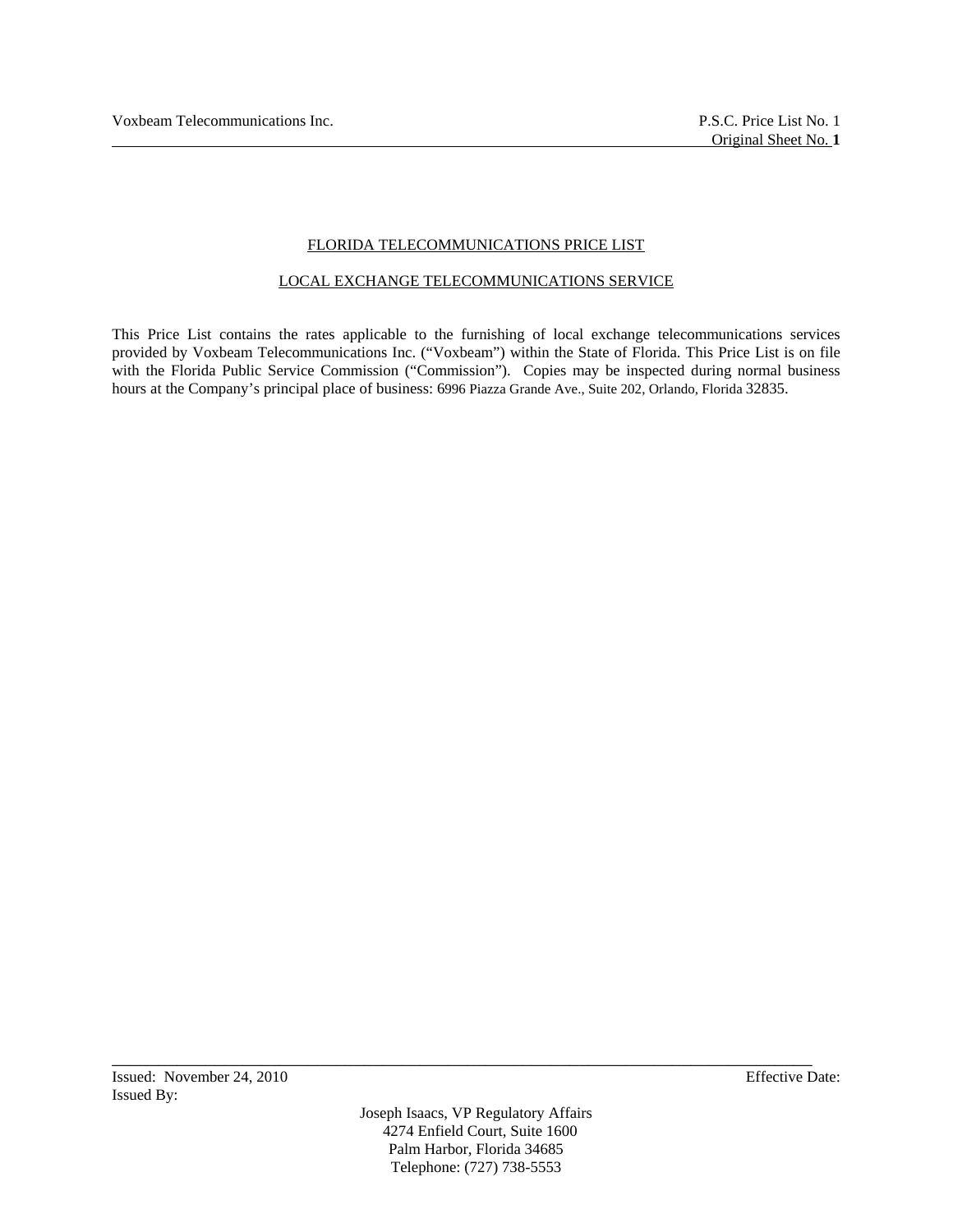Voxbeam Telecommunications Inc. P.S.C. Price List No. 1

# **CHECK SHEET**

The Title Sheet and Sheets are inclusive of this Price List are effective as of the date shown at the bottom of the respective sheet(s). Revised sheets as named below contain all changes from the original filing that are in effect on the date listed.

| <b>SHEET</b>     | <b>REVISION</b> | <b>SHEET</b> | <b>REVISION</b> |
|------------------|-----------------|--------------|-----------------|
| 1                | Original        | 27           | Original        |
| $\boldsymbol{2}$ | Original        | 28           | Original        |
| 3                | Original        |              |                 |
| $\overline{4}$   | Original        |              |                 |
| 5                | Original        |              |                 |
| 6                | Original        |              |                 |
| 7                | Original        |              |                 |
| $8\,$            | Original        |              |                 |
| 9                | Original        |              |                 |
| 10               | Original        |              |                 |
| $11\,$           | Original        |              |                 |
| 12               | Original        |              |                 |
| 13               | Original        |              |                 |
| 14               | Original        |              |                 |
| 15               | Original        |              |                 |
| 16               | Original        |              |                 |
| 17               | Original        |              |                 |
| 18               | Original        |              |                 |
| 19               | Original        |              |                 |
| 20               | Original        |              |                 |
| 21               | Original        |              |                 |
| 22               | Original        |              |                 |
| 23               | Original        |              |                 |
| 24               | Original        |              |                 |
| 25               | Original        |              |                 |
| 26               | Original        |              |                 |
|                  |                 |              |                 |

Joseph Isaacs, VP Regulatory Affairs 4274 Enfield Court, Suite 1600 Palm Harbor, Florida 34685 Telephone: (727) 738-5553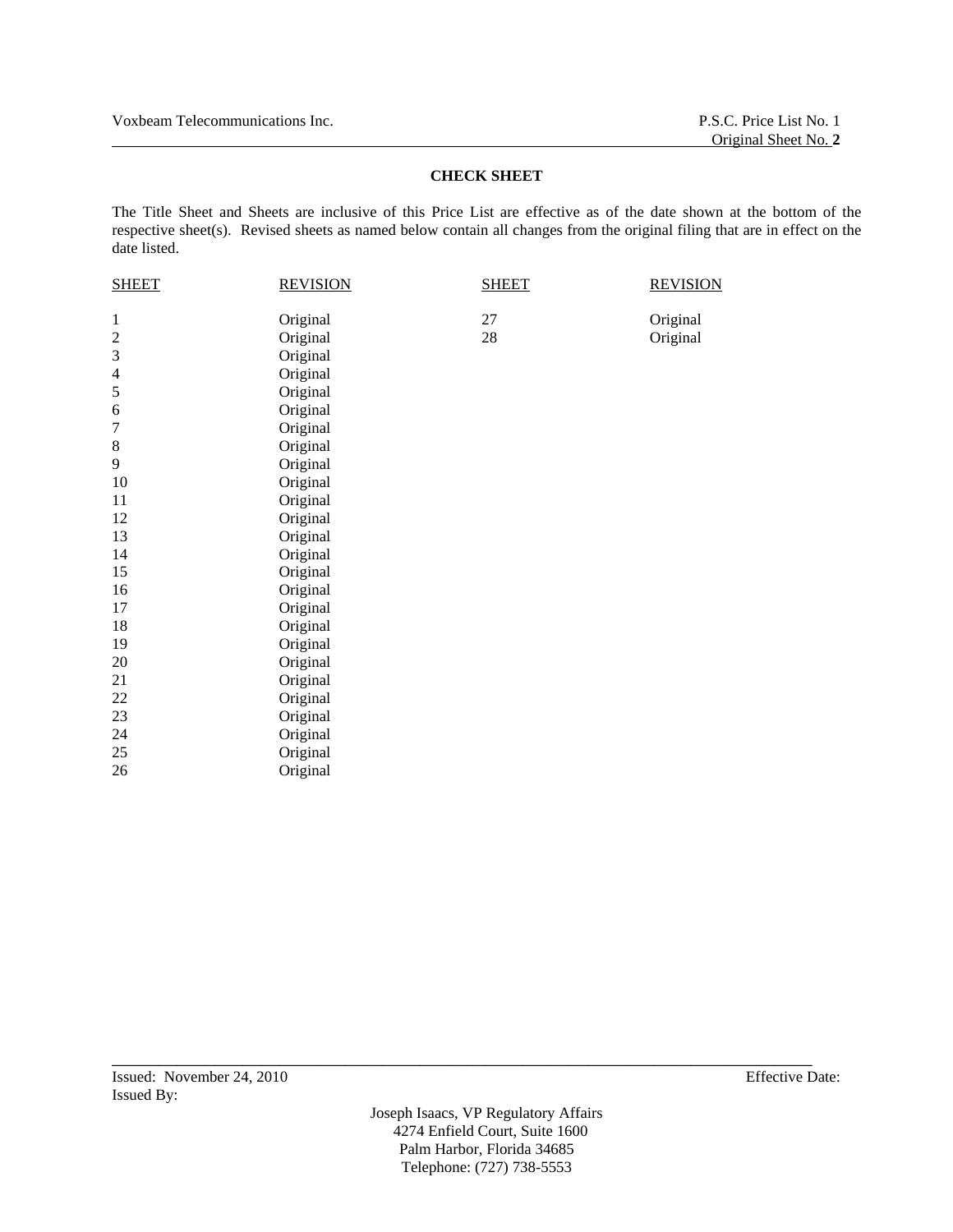# **TABLE OF CONTENTS**

| 2.1  |  |
|------|--|
| 2.2  |  |
| 2.3  |  |
| 2.4  |  |
| 2.5  |  |
| 2.6  |  |
| 2.7  |  |
| 2.8  |  |
| 2.9  |  |
| 2.10 |  |
| 2.11 |  |
| 2.12 |  |
| 2.13 |  |
| 2.14 |  |
| 2.15 |  |
|      |  |
| 3.1. |  |
| 3.2  |  |
| 3.3  |  |
| 3.4  |  |
| 3.5  |  |
| 3.6  |  |
| 3.7  |  |
|      |  |
| 4.1  |  |
| 4.2  |  |

Joseph Isaacs, VP Regulatory Affairs 4274 Enfield Court, Suite 1600 Palm Harbor, Florida 34685 Telephone: (727) 738-5553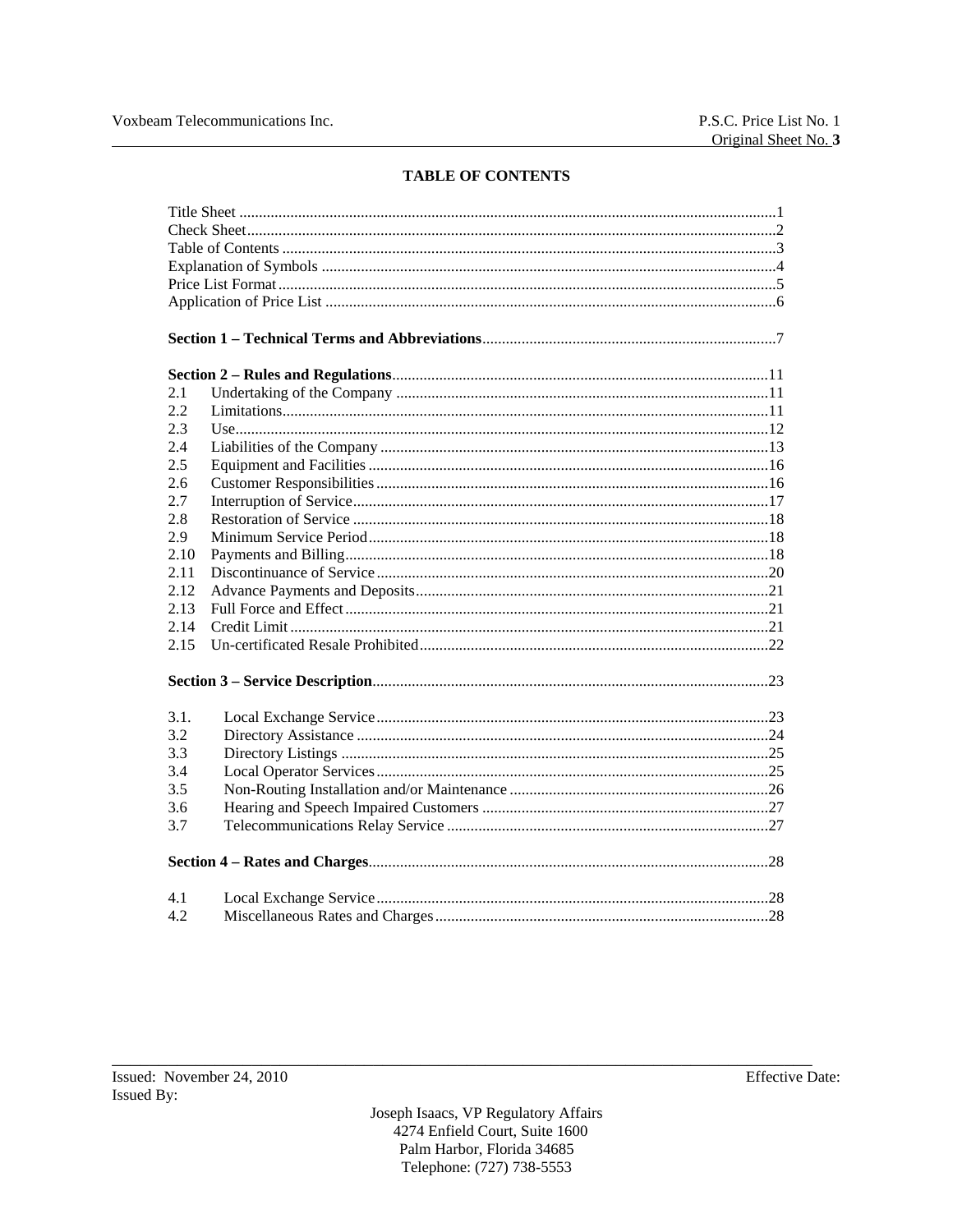## **EXPLANATION OF SYMBOLS**

- (D) To signify a **deletion**
- (I) To signify a rate **increase**
- (M) To signify material **moved** in the Price List
- (N) To signify a **new** rate or regulation
- (R) To signify a rate **reduction**
- (T) To signify a change in **text** but no change in rate or regulation

Joseph Isaacs, VP Regulatory Affairs 4274 Enfield Court, Suite 1600 Palm Harbor, Florida 34685 Telephone: (727) 738-5553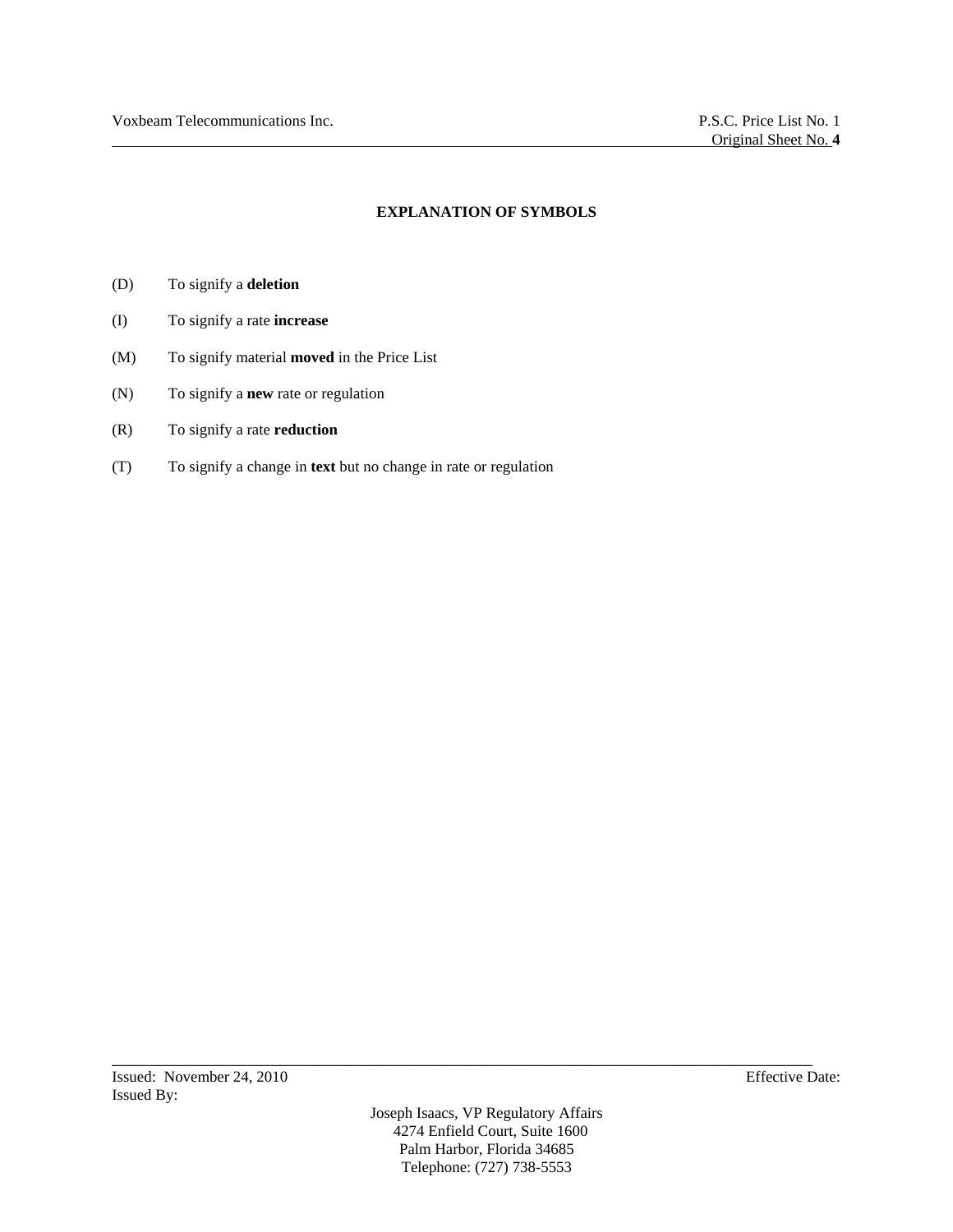### **PRICE LIST FORMAT**

- A. **Sheet Numbering**  Sheet numbers appear in the upper right corner of the sheet. Sheets are numbered sequentially. However, occasionally, when a new sheet is added between sheets already in effect, a decimal is added. For example, a new sheet added between sheets 14 and 15 would be 14.1.
- B. **Sheet Revision Numbers** Revision numbers also appear in the upper right corner of each sheet. These numbers are used to determine the most current sheet version on file with the Commission. For example, the 4th revised Sheet 14 cancels the 3rd Revised Sheet 14. Because of various suspension periods, deferrals, etc. the Commission follows in their Price List approval process, the most current sheet number on file with the Commission is not always the sheet in effect. Consult the Check Sheet for the sheet currently in effect.
- C. **Paragraph Numbering Sequence** There are nine levels of paragraph coding. Each level of code is subservient to its next higher level:

2. 2.1. 2.1.1. 2.1.1.A.  $2.1.1 A.1$ 2.1.1.A.1.(a). 2.1.1.A.1.(a).I. 2.1.1.A.1.(a).I.(i).  $2.1.1.A.1.(a).I.(i).(1).$ 

D. **Check Sheets** - When a Price List filing is made with the Commission, an updated Check Sheet accompanies the Price List filing. The Check Sheet lists the sheets contained in the Price List with a cross reference to the current revision number. When new sheets are added, the Check Sheet is changed to reflect the revision. All revisions made in a given filing are designated by and asterisk (\*). There will be no other symbols used on this sheet if these are the only changes made to it (i.e., the format, etc., remains the same, just revised revision levels on some sheets). The Price List user should refer to the latest Check Sheet to find if a particular sheet is the most current on file with the Commission.

Joseph Isaacs, VP Regulatory Affairs 4274 Enfield Court, Suite 1600 Palm Harbor, Florida 34685 Telephone: (727) 738-5553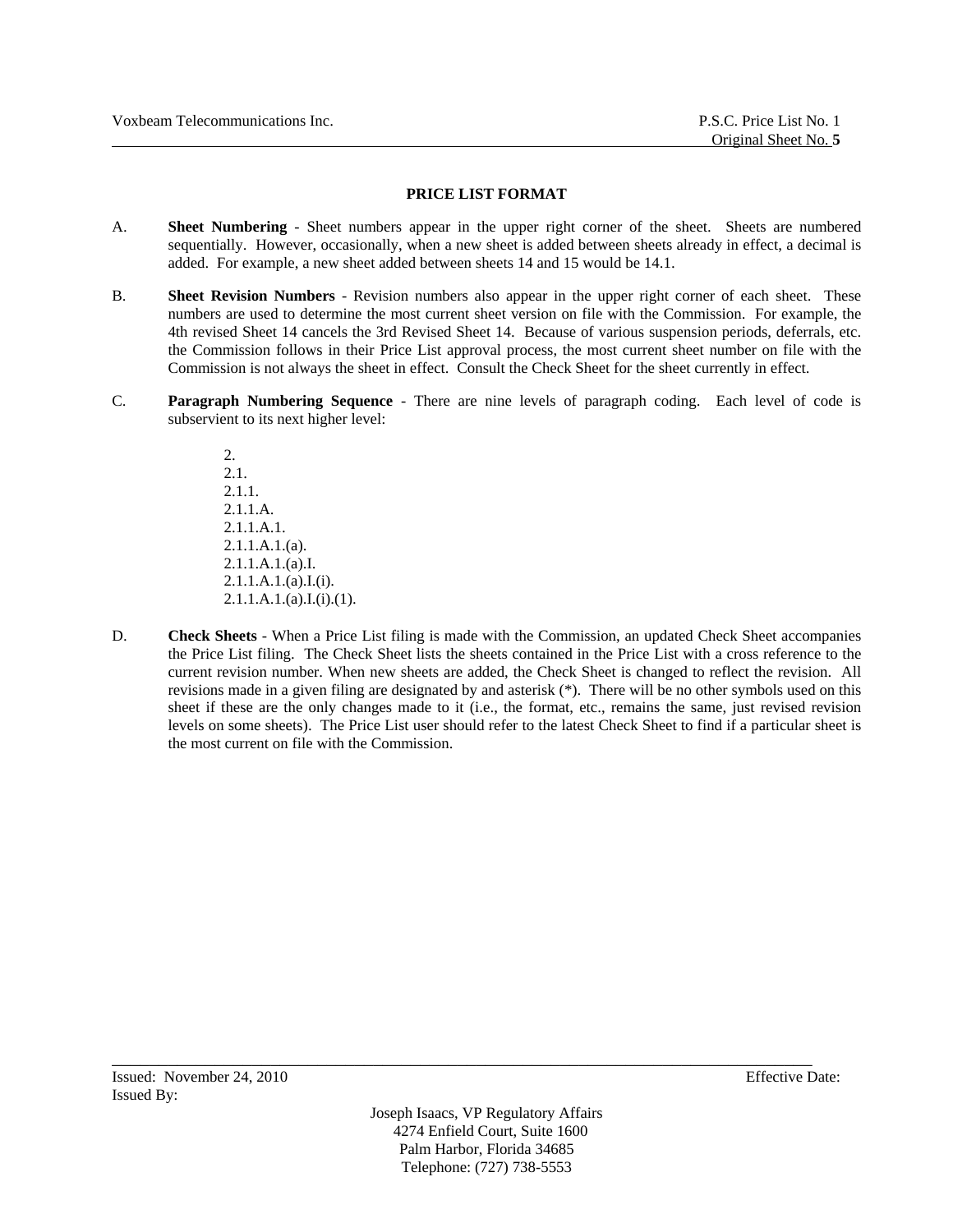## **APPLICATION OF PRICE LIST**

This Price List governs Company local exchange services originating and terminating at points within the State of Florida for AT&T exchanges, Verizon exchanges and Embarq exchanges .

Joseph Isaacs, VP Regulatory Affairs 4274 Enfield Court, Suite 1600 Palm Harbor, Florida 34685 Telephone: (727) 738-5553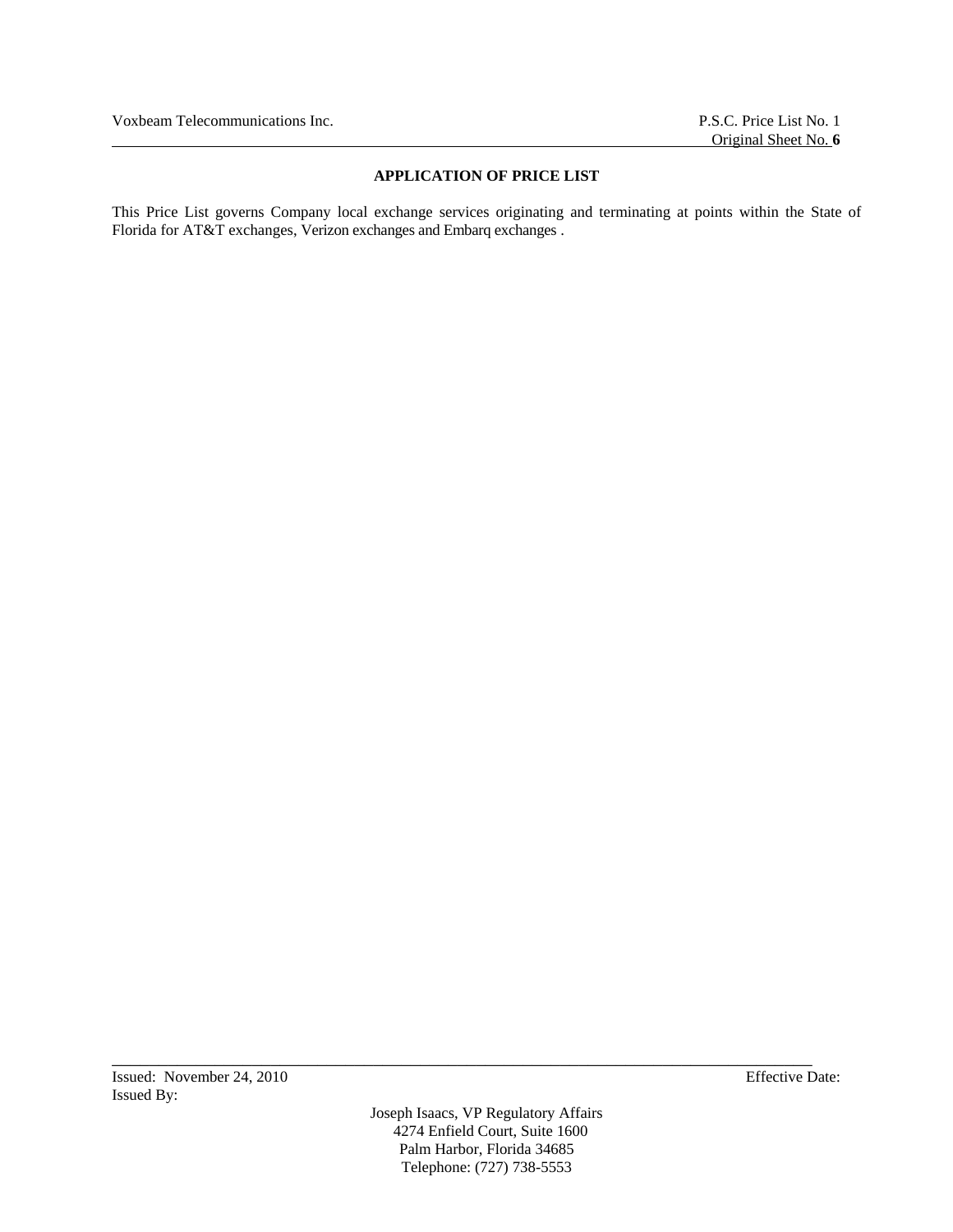## **SECTION 1 – TECHNICAL TERMS AND ABBREVIATIONS**

## Add:

The addition of a vertical service to existing equipment and/or service at one location.

## ADSL

Asymmetrical Digital Subscriber Lie (ADSL) is an access data technology service which allows for the transmission of high speed connections services over existing copper facilities.

## Authorized User:

A person, firm, corporation, or other entity that either is authorized by the Customer to use local exchange service or is placed in a position by the Customer, either through acts or omissions, to use local exchange service.

## Business Service:

A service which conforms to one or more of the following criteria:

- A. used primarily for commercial, professional, or institutional activity; or
- B. the service is situated in a commercial, professional or institutional location, or other location serving primarily or substantially as a site of an activity for pay; or
- C. the service number is listed as the principal or only number for a business in any telecommunications directory; or
- D. the service is used to conduct promotions, solicitations, or market research for which compensation or reimbursement is paid or provided.

### Call Forwarding:

A local exchange feature which permits the station user to have his incoming calls transferred automatically to any other access line.

### Call Forwarding - Busy Line:

An optional feature which automatically routes incoming calls to a preset number when called station is busy.

### Call Waiting:

An enhancement to basic service that enables the called party to be notified and have the option to pickup a call from a second party while engaged in conversation with the first calling party.

Joseph Isaacs, VP Regulatory Affairs 4274 Enfield Court, Suite 1600 Palm Harbor, Florida 34685 Telephone: (727) 738-5553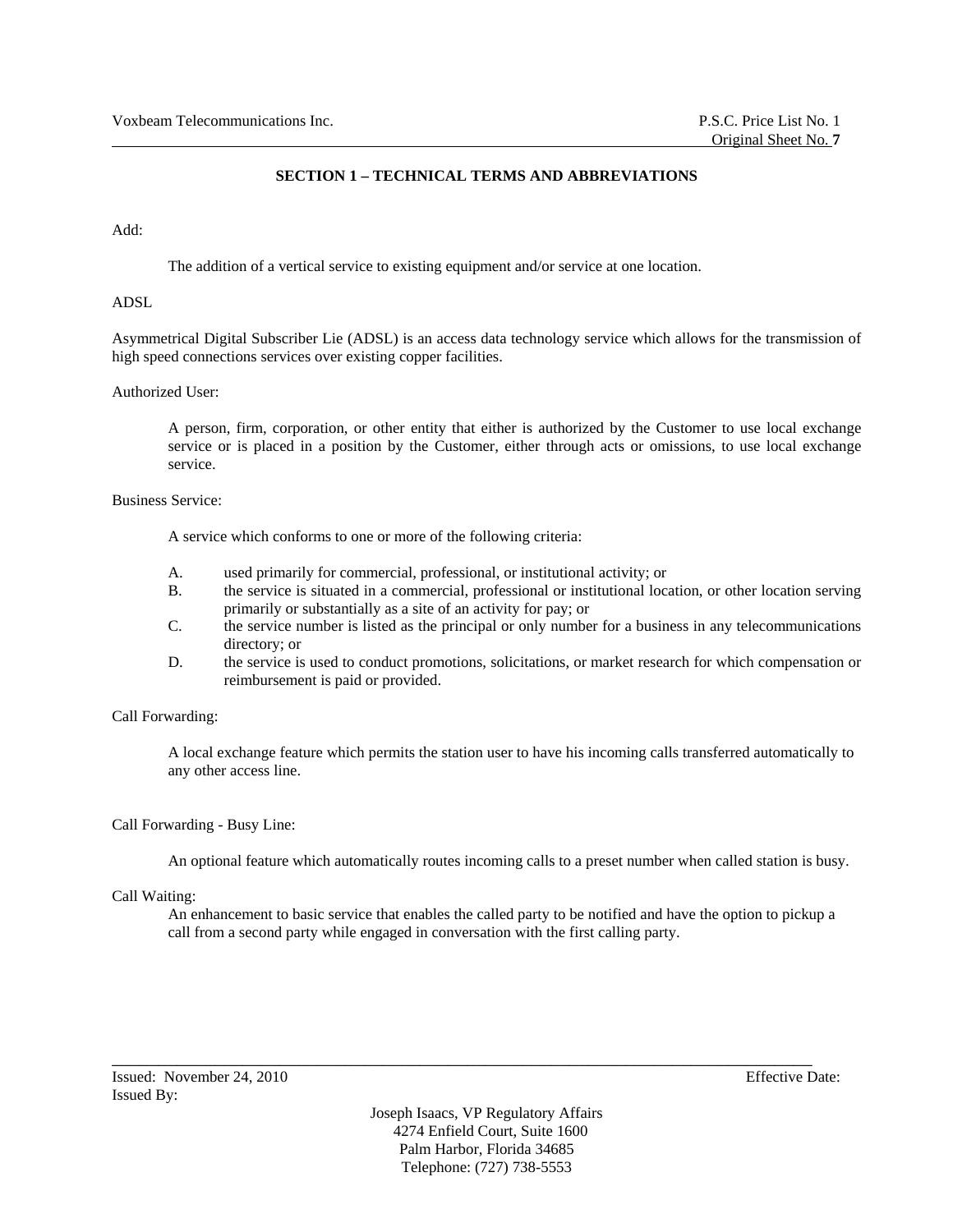## **SECTION 1 – TECHNICAL TERMS AND ABBREVIATIONS,** Continued

#### Calling Area:

An area within underlying ILEC service areas which are considered "Local" to the originating calling party's exchange.

#### Called Station:

The terminating point of a call (i.e., the called number).

#### Caller ID:

An optional service which, when combined with appropriate end-user equipment, delivers the calling party telephone number to the called party during the ring cycle and during conversation for that call.

### Carrier or Common Carrier:

Any individual, partnership, association, corporation or other entity engaged in intrastate communications for hire by wire or radio between two or more exchanges.

## Channel Terminal

The term "Channel Terminal" denotes that portion of a service required to terminate within a central office, the interoffice or interexchange transmission system.

### Channel

A communications path between two or more points of termination.

#### Commission:

Florida Public Service Commission

#### Change:

Includes the rearrangement or reclassification of existing service at the same location.

### Company:

Voxbeam Telecommunications Inc. ("Voxbeam")

### Credit Card:

A valid bank or financial organization card, representing and account to which the costs of products and services purchased by the card holder may be charged for future payment. Such cards include those issued by VISA or MasterCard.

## **SECTION 1 – TECHNICAL TERMS AND ABBREVIATIONS,** Continued

\_\_\_\_\_\_\_\_\_\_\_\_\_\_\_\_\_\_\_\_\_\_\_\_\_\_\_\_\_\_\_\_\_\_\_\_\_\_\_\_\_\_\_\_\_\_\_\_\_\_\_\_\_\_\_\_\_\_\_\_\_\_\_\_\_\_\_\_\_\_\_\_\_\_\_

Issued: November 24, 2010 Effective Date: Issued By:

Joseph Isaacs, VP Regulatory Affairs 4274 Enfield Court, Suite 1600 Palm Harbor, Florida 34685 Telephone: (727) 738-5553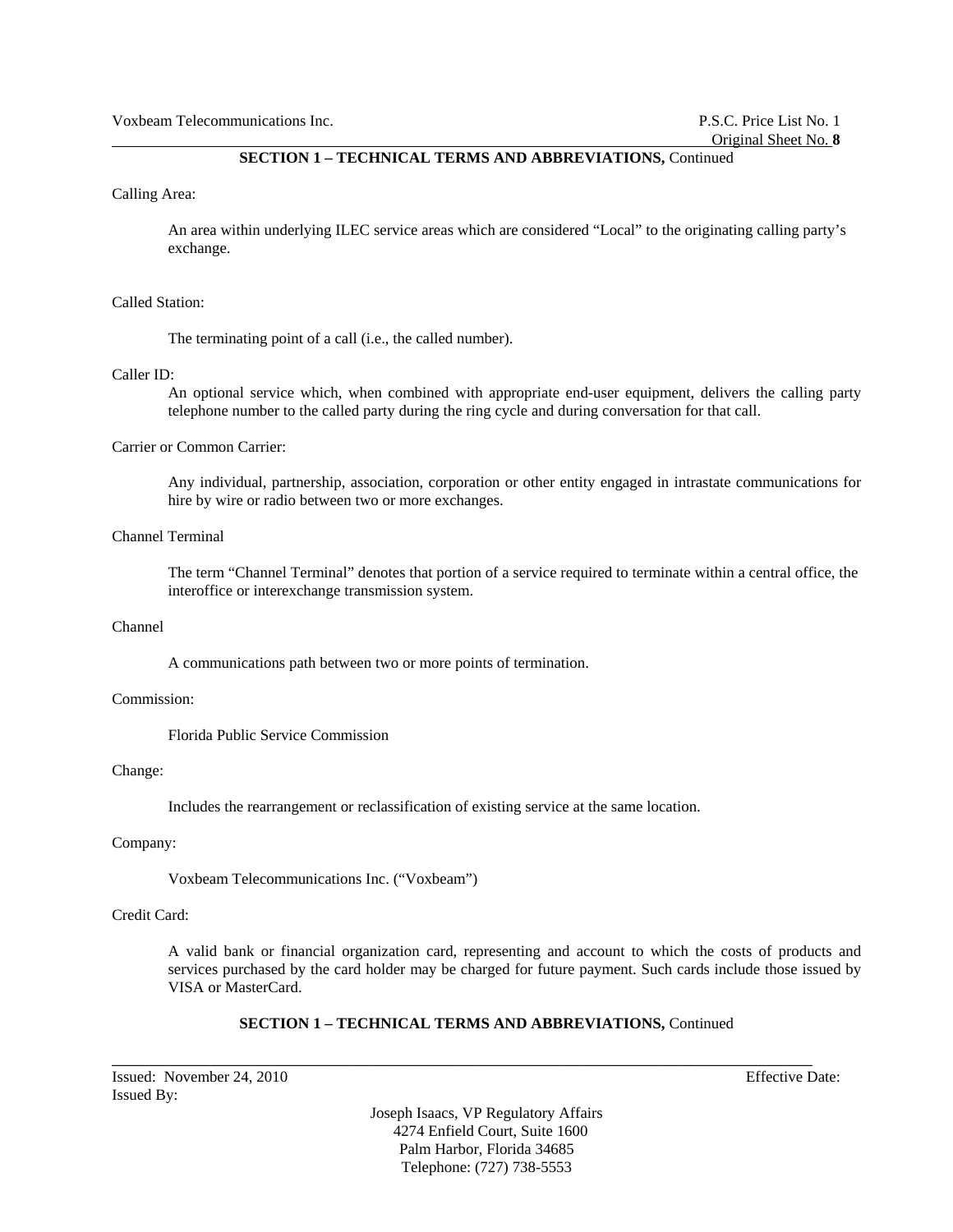### Customer:

The person, firm, corporation or other entity which orders or uses service and is responsible for payment of charges and compliance with Price List regulation.

### Disconnect or Disconnection:

The termination of a circuit connection between the originating station and the called station or the Company's operator.

#### Exchange

A central office or group of central offices, together with the Customer's stations and lines connected thereto, forming a local system which furnishes means of telephonic intercommunication without toll charges between subscribers within a specified area, usually a single city, town or village. When an exchange includes only one central office, it is termed a single office exchange, but when it includes more than one central office, the exchange is termed a multi-office exchange.

### Exchange Service Area

The territory, including the base rate, suburban and rural areas served by an exchange, within which local telephone service is furnished at the exchange rates applicable within that area.

#### Exchange Service

The general telephone service rendered in accordance with Price List provisions. Exchange service is a general term describing as a whole the facilities provided for local intercommunication, together with the right to originate and receive a specified or an unlimited number of local messages at charges in accordance with the provisions of this Price List.

- A. Flat Rate Service: A classification of exchange service for which a stipulated charge is made, regardless of the amount of use.
- B. Individual Residence Line

Individual Line Service: A classification of exchange service which provides that only one Exchange Access Line shall be served by the line connecting such Access Line with the central office or other switching unit.

#### Frame Relay

Frame Relay is a service which provides for the transfer of variable length frames across a wide geographic area through statistical multiplexing of data.

Joseph Isaacs, VP Regulatory Affairs 4274 Enfield Court, Suite 1600 Palm Harbor, Florida 34685 Telephone: (727) 738-5553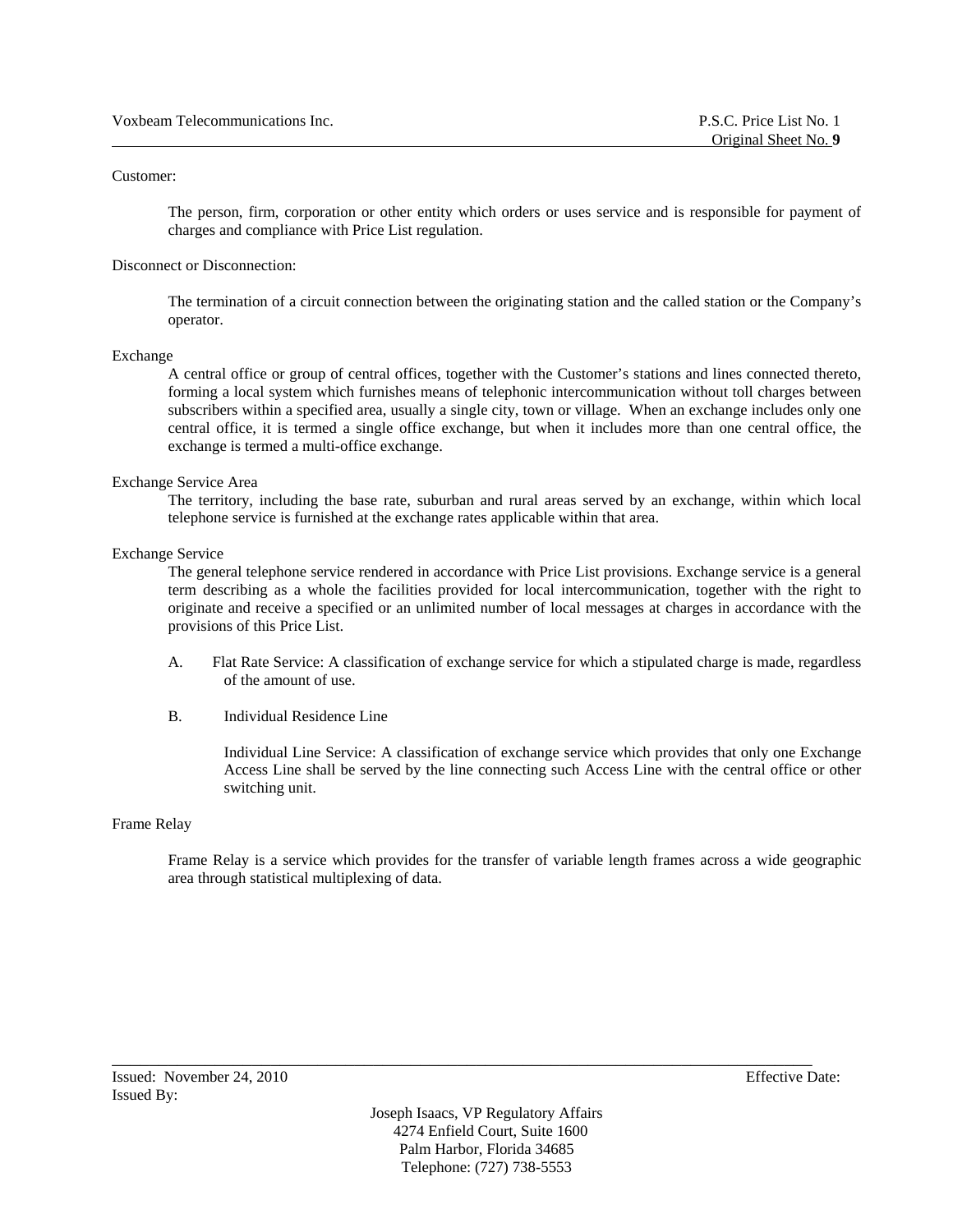## **SECTION 1 – TECHNICAL TERMS AND ABBREVIATIONS,** Continued

### Holidays:

Holidays include New Year's Day (January 1), Independence Day (July 4), Labor Day (the first Monday in September), Thanksgiving Day (the fourth Thursday in November) and Christmas Day (December 25).

### ISDN:

Integrated Services Digital Network is a set of transmission protocols that provides end-to-end digital connectivity ad integration of voice, data and video, on a single subscriber loop.

## LATA:

A Local Access and Transport Area ("LATA") is a geographic area established for the provision and administration of communications service. A LATA encompasses designated exchanges, which are grouped to serve common social, economic and other purposes.

#### Local Exchange:

A geographic area within which the local telephone company provides telephone services and/or facilities that are not subject to a toll charge.

#### Local Exchange Carrier:

A Company which furnishes local exchange telecommunications service.

### Move:

The disconnection of existing equipment at one location and reconnection of the same equipment at a new location in the same building or in a different building.

#### Premises:

A building or buildings on contiguous property, not separated by a public highway or right-of-way.

## Service Line:

A two-way residential individual line, or an extension of a residential line which is required for testing of certain services provided by the Company and which is billed at the rates within this Price List.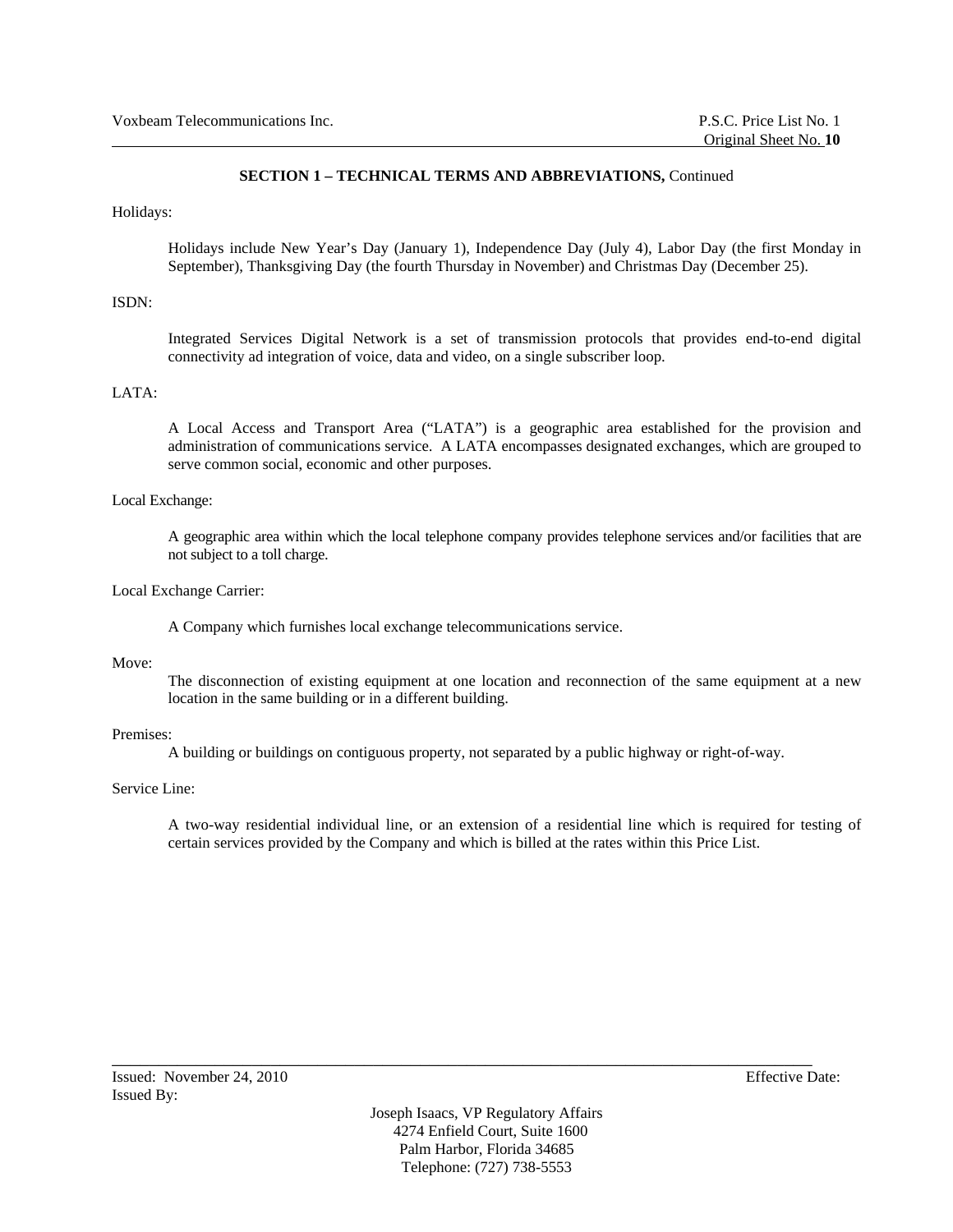### **SECTION 2 – RULES AND REGULATIONS**

## **2.1. UNDERTAKING OF COMPANY**

- 2.1.1. Company's services are furnished for residential telecommunications service for local calling within the State of Florida. As a reseller, the quality of service provided to the companies end-users will be equal to that received from the company's underlying carrier(s).
- 2.1.2. Company is a facilities-based provider of telecommunications to Customers for their direct transmission and reception of voice or data residential communications.
- 2.1.3. Company provides access, switching, transport and termination services provided by other underlying telecommunications local carriers.
- 2.1.4. The Company's services are provided on a monthly basis unless otherwise provided, and are available twenty-four (24) hours per day, seven (7) days per week.
- 2.1.5. Request for service under this Price List will authorize the Company to conduct a credit search on the Customer. The Company will require a two month subscription payment from each new subscriber as an advanced payment to obtain service: one month's payment to pre-pay the first month's service charges and one month's payment for the Company to hold towards future unpaid billing. The Company reserves the right to refuse service on the basis of credit history, and to refuse further service due to late payment or nonpayment by the Customer. As a reseller the quality of service provided as a reseller to the company's end-users will be equal to that received from the company's underlying carrier.

# **2.2. LIMITATIONS**

- 2.2.1. Service is offered subject to availability of the necessary facilities and/or service and subject to the provisions of this Price List.
- 2.2.2. The Company does not undertake to transmit messages, but offers the use of its facilities when available, and will not be liable for errors in transmission or for failure to establish connections.
- 2.2.3. The Customer obtains no property right or interest in the use of any specific type of facility, service, equipment, telephone number, process or code. All rights, titles and interests remain, at all times, solely with the Company.
- 2.2.4. Prior written permission from the Company is required before any assignment or transfer of service from one subscriber to another. All regulations and conditions contained in this Price List shall apply to all such permitted assignees or transferees, as well as all conditions of service. Transfers are not acceptable unless written permission from the Company is received by the transferring and the receiving transferee parties.
- 2.2.5. The Company may, upon reasonable notice, make such tests and inspections as may be necessary to determine whether the terms and conditions of this Price List are being complied with in the installation, operation or maintenance of the Customer's or the Company's facilities or equipment.
- 2.2.6. The Company reserves the right to refuse an application for service by a present or former Customer who is indebted to the Company for service previously rendered pursuant to this Price List until this indebtedness and any accrued interest or penalty amounts have been satisfied.

Joseph Isaacs, VP Regulatory Affairs 4274 Enfield Court, Suite 1600 Palm Harbor, Florida 34685 Telephone: (727) 738-5553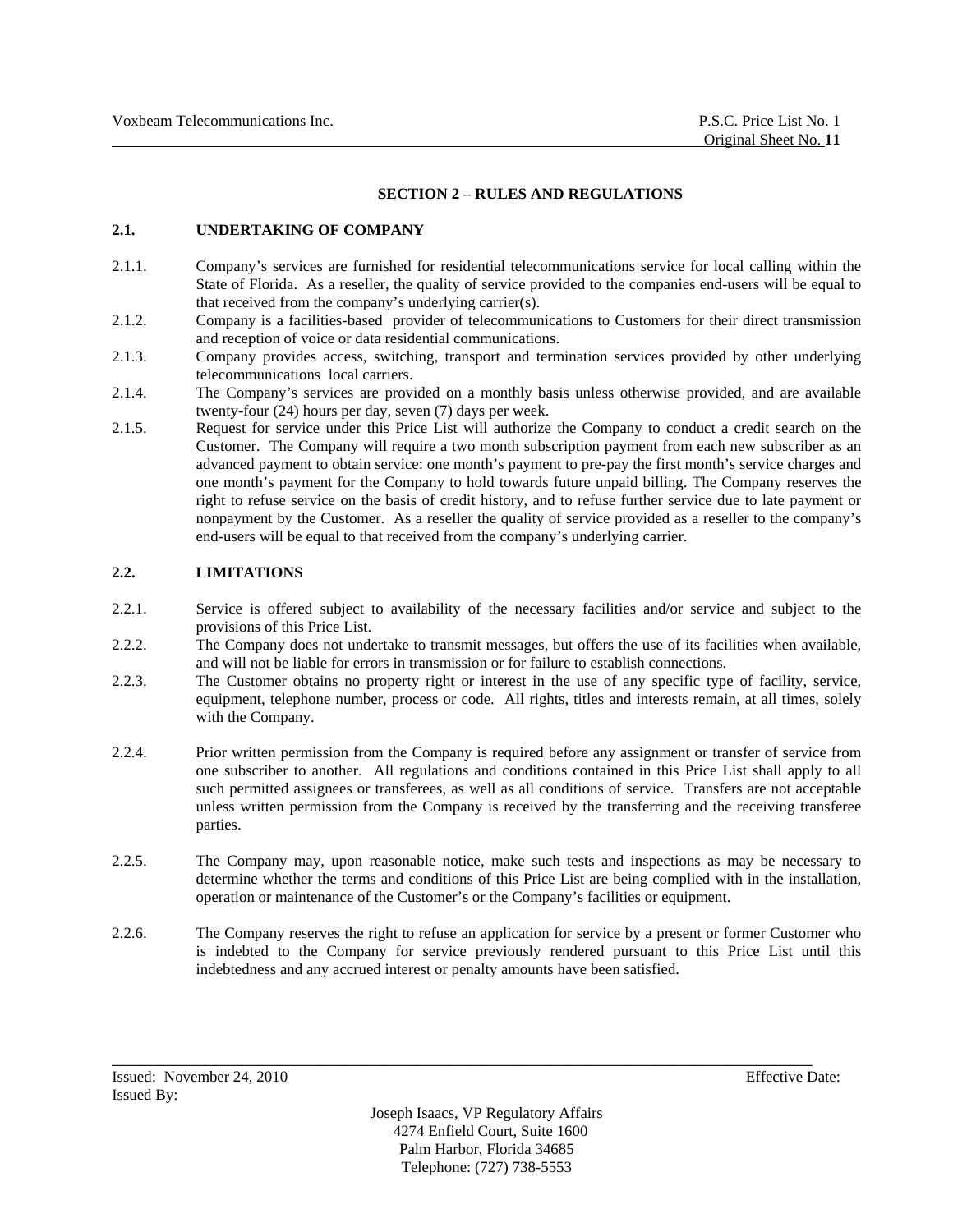## **2.3. USE**

- 2.3.1. Service may be used for the transmission of communications by the Customer for any lawful purpose for which it is technically suited.
- 2.3.2. Service may not be used for any unlawful purpose or for any purpose for which any payment or other compensation is received by the Customer, except when the Customer is a duly authorized and regulated common carrier. This provision does not prohibit an arrangement between the Customer, authorized user or joint user to share the cost of service.
- 2.3.3. The name(s) of the Customer(s) desiring to use the service must be set forth in the application for service.
- 2.3.4. The Company strictly prohibits use of the Company's services without payment or an avoidance of payment by the Customer by fraudulent means or devices including providing falsified calling card numbers or invalid calling card numbers to the Company, providing falsified or invalid credit card numbers to the Company or in any way misrepresenting the identity of the Customer.
- 2.3.5. Recording of telephone conversations of service provided by the Company under this Price List is prohibited except as authorized by applicable federal, state and local laws.
- 2.3.6. Service will not be used to call another person so frequently or at such times of day or in any other manner so as to annoy, abuse, threaten or harass the called party.
- 2.3.7. Service will not be used in any manner which interferes with other persons in the use of their service, prevents other persons from using their service or otherwise impairs the quality of service to other Customers.
- 2.3.8. The Company reserves the right to refuse an application for service made by a present or former Customer who is indebted to the Company for service previously rendered pursuant to this Price List until the indebtedness is satisfied.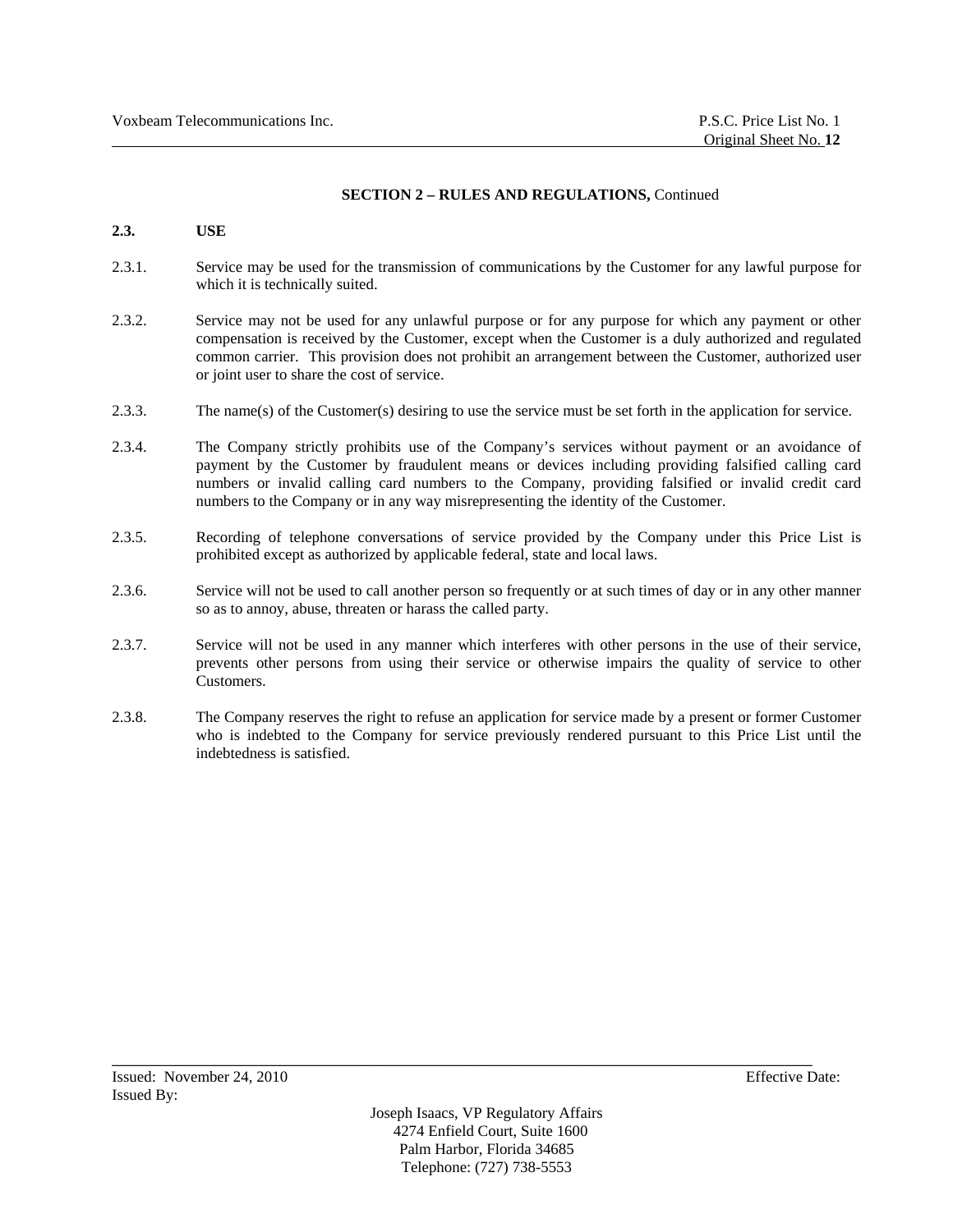# **2.4. LIABILITIES OF THE COMPANY**

2.4.1. The liabilities of the Company for damages arising out of mistakes, omissions, interruptions, delays, errors or defects in transmission occurring in the course of furnishing service or other facilities and not caused by the negligence of the Customer, commences upon activation of service and in no event exceeds an amount equivalent to the proportionate charge to the Customer for the period of service during which such mistakes, omissions, interruptions, delays, errors, or defects in transmission occur. For the purpose of computing such amount a month is considered to have thirty (30) days. In no event will the Company be responsible for consequential damages for any losses suffered by a Customer or end user as the result of interrupted or unsatisfactory service.

## 2.4. **LIABILITIES OF THE COMPANY, Continued**

- 2.4.2. Company shall be indemnified and held harmless by the Customer against:
	- A. Claims for libel, slander, infringement of copyright or unauthorized use of any trademark, trade name or service mark arising out of the material, data, information or other content transmitted over Company's facilities; and
	- B. Claims for patent infringement arising from combining or connecting Company's resold facilities with apparatus and systems of the Customer; and
	- C. All other claims arising out of any act or omission of the Customer in connection with any service provided by Company.
	- D. Use of subscriber provided information, use of subscriber call detail records from any source, or any information derived from these sources when used in the investigation or prosecution of potential fraud, potential illegal activities, or any law enforcement organization's investigation that might involve the subscriber in any way.
- 2.4.3. Company is not liable for any defacement of, or damage to, the equipment or premises of a Customer resulting from the furnishing of services when such defacement or damage is not the result of the Company's negligence.
- 2.4.4. Company shall not be liable for, and the Customer indemnifies and holds harmless from, any and all loss claims, demands, suits, or other action or liability whatsoever, whether suffered, instituted or asserted by the Customer or by any other party of person, for any personal injury to, death of any person or persons, and for any loss, damage, defacement or destruction of the premises of the Customer or any other property, whether owned by the Customer or by others, caused or claimed to have be caused directly or indirectly by the installation, operation, failure to operate, maintenance, removal, presence, condition, location or use of equipment or wiring provided by Company's underlying carrier where such installation, operation, failure to operate, maintenance, condition, location or use is not the direct result of Company's negligence.

Joseph Isaacs, VP Regulatory Affairs 4274 Enfield Court, Suite 1600 Palm Harbor, Florida 34685 Telephone: (727) 738-5553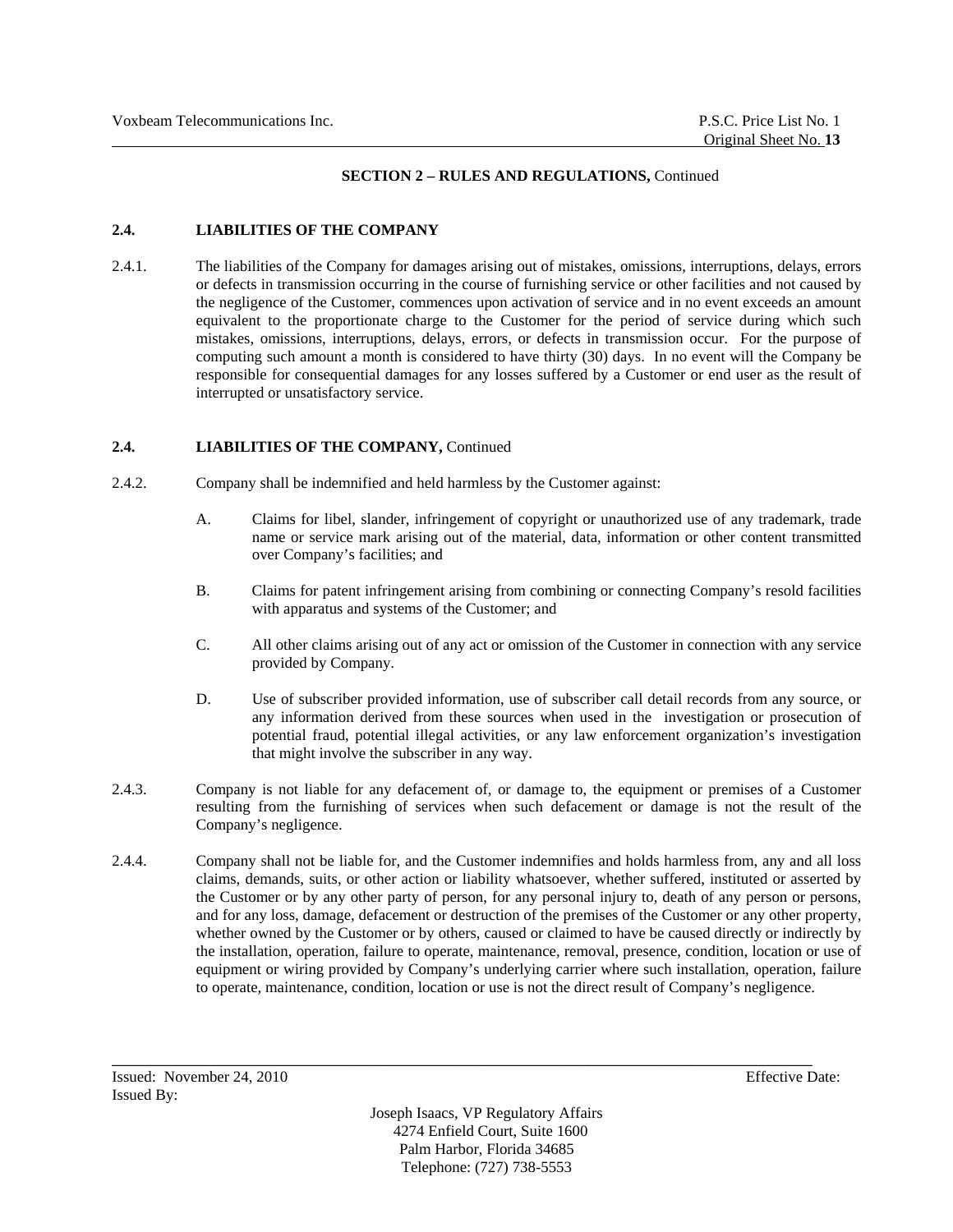### **2.4. LIABILITIES OF THE COMPANY,** Continued

- 2.4.5. No agents or employees of connecting, concurring or other participating carriers or companies shall be deemed agents or employees of the Company without written authorization.
- 2.4.6. The Company is not liable for any failure of performance hereunder due to causes beyond its control, including, but not limited to, unavoidable interruption in the working of its circuits or those of another common carrier; acts of nature: storms, fire, flood, or other catastrophes; any law, order, regulation, direction, action, or request of the United States Government, or any other governmental entity having jurisdiction over the company or of any department, agency, commission, bureau, corporation, or other instrumentality or any one or more of such instrumentality or any one of more of such governmental entities, or of any civil or military authority; national emergencies, insurrections, riots, rebellions, wars, strikes, lockouts, work stoppages or other labor difficulties; or notwithstanding anything in this Price List to the contrary, the unlawful acts of the Company's agents and employees, if committed beyond the scope of their employment.
- 2.4.7. The Company shall not be liable for damages or adjustments, refunds or cancellation of charges unless the Customer has notified the Company, in writing, of any dispute concerning charges, or the basis of any claim for damages, within 20 days of when invoice is rendered by the company for the call giving rise to such dispute or claim, unless ordered by the Commission pursuant to Florida law. Any such notice must set forth sufficient facts to provide the Company with a reasonable basis upon which to evaluate the Customer's claim or demands.
- 2.4.8. The Company shall not be liable for any damages, including usage charges, that the Customer may incur as a result of the unauthorized use of its communications equipment. The unauthorized use of the Customer's communications equipment includes, but is not limited to, the placement of calls from the Customer's premises and the placement of calls through Customer-controlled or Customer-provisioned equipment that are transmitted or carried over the Company's network services without the authorization of the Customer. The Customer shall be fully liable for all such charges.
- 2.4.9. The Company shall not be liable for the Customer's failure to fulfill its obligations to take all necessary steps, including obtaining, installing and maintaining all necessary equipment, materials and supplies for interconnecting the terminal equipment or communications system of the Customer, or any third party acting as the Customer's agent, to the Company's underlying carriers' networks.

Joseph Isaacs, VP Regulatory Affairs 4274 Enfield Court, Suite 1600 Palm Harbor, Florida 34685 Telephone: (727) 738-5553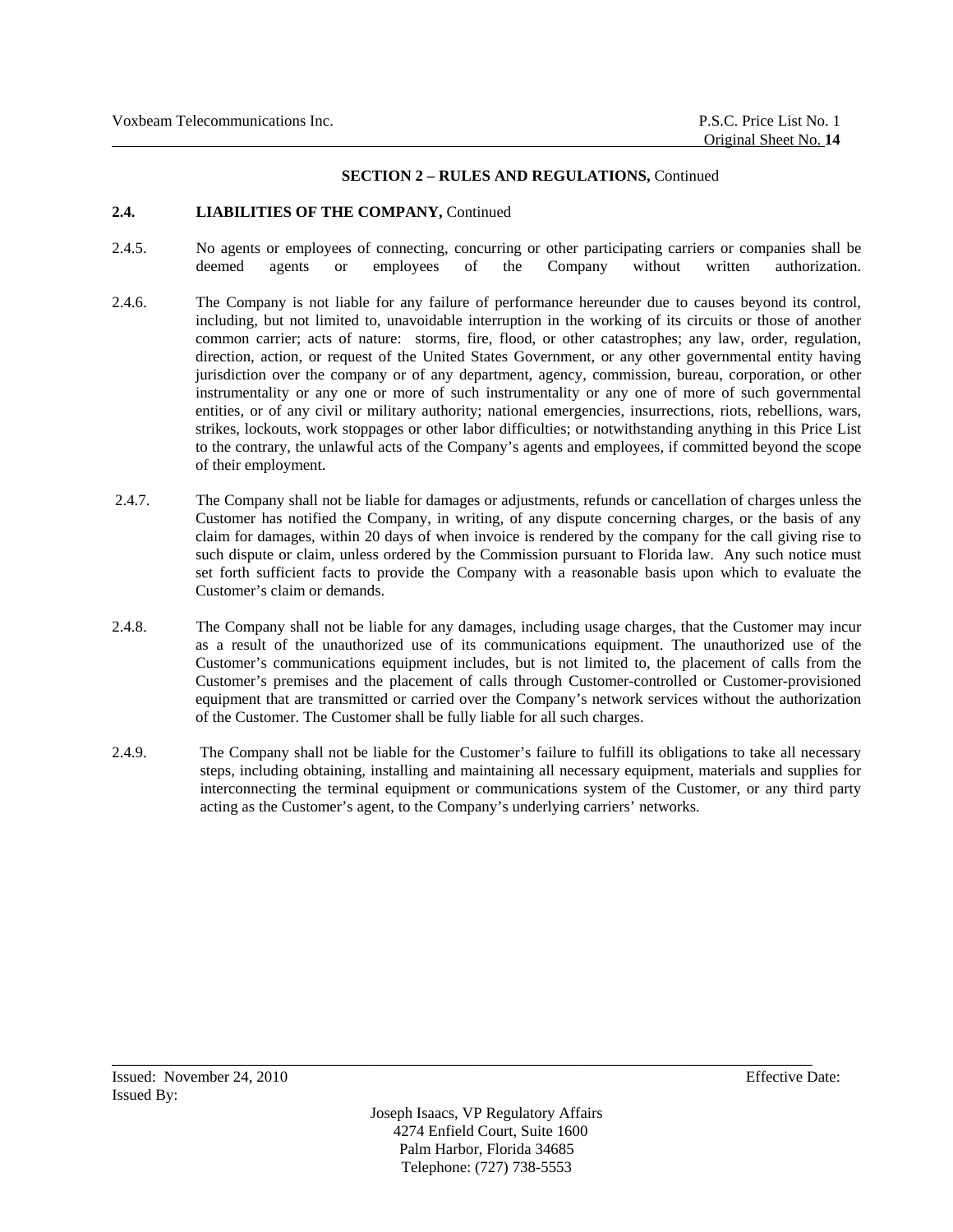# **2.4. LIABILITIES OF THE COMPANY,** Continued

- 2.4.10. With respect to Emergency Number 911 Service:
	- A. This service is offered solely as an aid in handling assistance calls in connection with fire, police and other emergencies. The Company is not responsible for any losses, claims, demands, suits or any liability whatsoever, whether suffered, made, instituted or asserted by the Customer, or by any other party or person, for any personal injury to, or death of, any person or persons, and for any loss, damage or destruction of any property, whether owned by the Customer or others, caused or claimed to have been caused by: (1) mistakes, omissions, interruptions, delays, errors or other defects in the provision of this service; or (2) installation, operation, failure to operate, maintenance, removal, presence, condition, location or use of any equipment and facilities furnishing this service.
	- B. Neither is the Company responsible for any infringement or invasion of the right of privacy of any person or persons, caused or claimed to have been caused, directly or indirectly, by the installation, operation, failure to operate, maintenance, removal, presence, condition, occasion or use of Emergency 911 Service features and the equipment associated therewith, or by any services furnished by the Company, including, but not limited to, the identification of the telephone number, address or name associated with the telephone used by the party or parties accessing Emergency 911 Service, and which arises out of the negligence or other wrongful act of the Company, the Customer, its users, agencies or municipalities, or the employees or agents of any one of them. 911 service will remain active during temporary disconnections for residential customers.
- 2.4.11. In the absence of gross negligence or willful misconduct, no liability for damages arising from errors, mistakes in or omissions of directory listings, or errors, mistakes or omissions of listings obtainable from the directory assistance operator, including errors in the reporting thereof, will attach to the Company.
- 2.4.12. The Company's liability arising from errors or omissions in directory listings will be limited to \$1.00.
- 2.4.13. As part of providing any private listing or semi-private listing services, the Company will not be liable for failure or refusal to complete any call to such telephone when the call is not placed by dialing a number which includes the number of the party called. The Company will try to prevent the disclosure of unpublished listings, but will not be liable in any manner should such a number be divulged.
- 2.4.14. When a Customer with a non-published telephone number places a call to the Emergency 911 Service, the Company will release the name and address of the calling party, where such information can be determined, to the appropriate local governmental authority responsible for the Emergency 911 Service, upon request of such governmental authority. By subscribing to service under this Price List, the Customer agrees to the release of such information under the above provision.
- 2.4.15. The Company will use reasonable efforts to make available services to a Customer on or before a particular date, subject to the provisions of, and compliance by the Customer with, the regulations contained in this Price List. The Company does not guarantee availability by the  $3<sup>rd</sup>$  day after order.

\_\_\_\_\_\_\_\_\_\_\_\_\_\_\_\_\_\_\_\_\_\_\_\_\_\_\_\_\_\_\_\_\_\_\_\_\_\_\_\_\_\_\_\_\_\_\_\_\_\_\_\_\_\_\_\_\_\_\_\_\_\_\_\_\_\_\_\_\_\_\_\_\_\_\_

Joseph Isaacs, VP Regulatory Affairs 4274 Enfield Court, Suite 1600 Palm Harbor, Florida 34685 Telephone: (727) 738-5553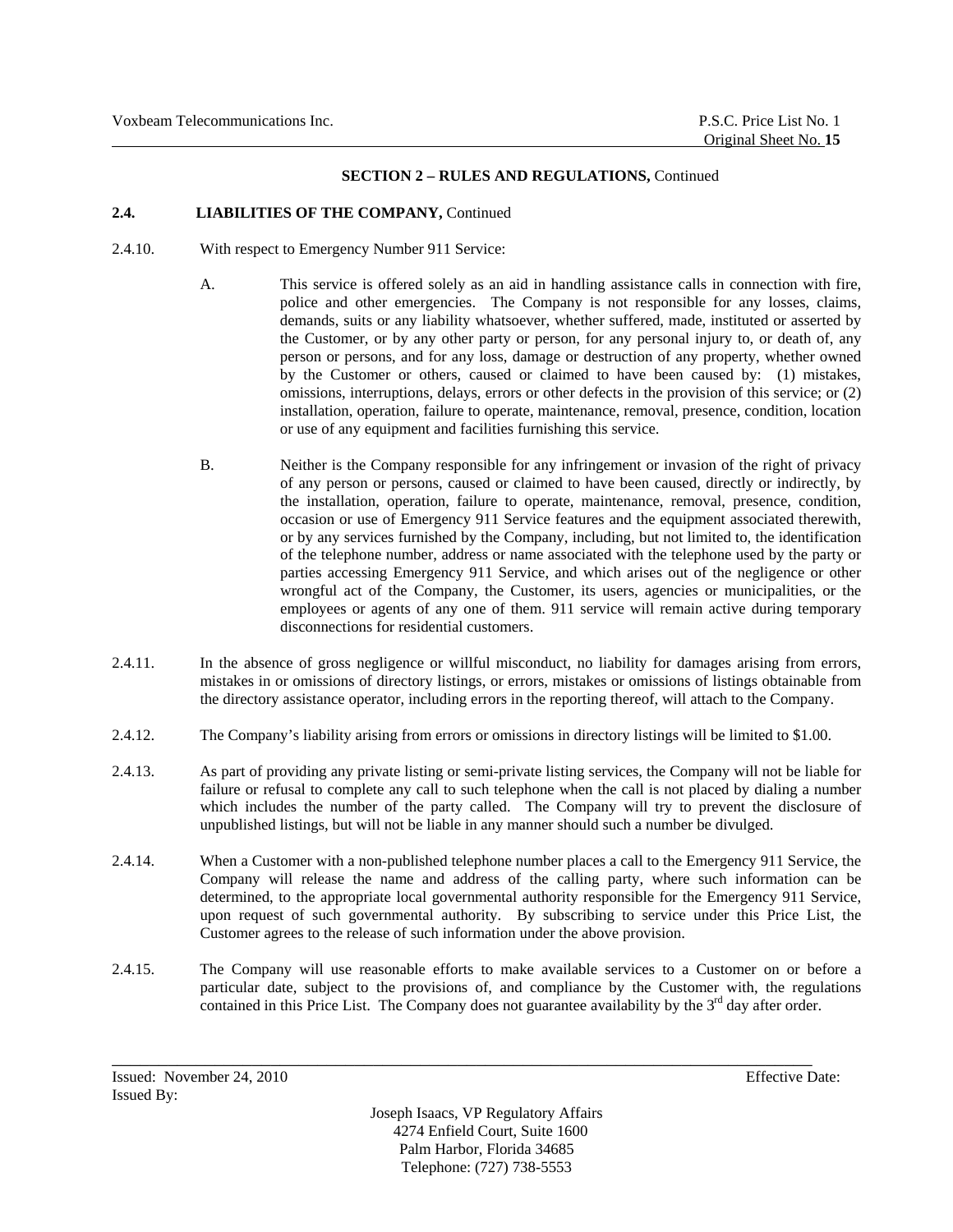## **2.5. EQUIPMENT AND FACILITIES**

- 2.5.1. The Company will not be responsible for the installation, operation or maintenance of any Customerprovided communications equipment. Where Customer-provisioned equipment is connected to the facilities furnished under this Price List, the responsibility of the Company will be limited to the furnishing of facilities offered pursuant to this Price List. Beyond this responsibility, the Company will not be responsible for:
	- A. the transmission of signals by Customer-provided equipment or for the quality of, or defects in, such transmission; or
	- B. the reception of signals by Customer-provided equipment; or
	- C. network control signaling when performed by Customer-provided network control signaling equipment.
- 2.5.2. At the request of the Customer, installation or maintenance may be performed outside of the Company's regular business hours or in hazardous locations. In such cases, charges based on cost of the actual labor, material or other costs incurred by or charged by the Company will apply. If installation or maintenance is started during regular business hours, but, at the Customer's request, extends beyond regular business hours into time periods including, but not limited to, weekends, holidays and/or night hours, additional charges may apply.

## **2.6. CUSTOMER RESPONSIBILITIES**

- 2.6.1. The Customer is responsible for the payment of all charges for services furnished to the Customer and for all additional charges for calls the Customer elects to continue making.
- 2.6.2. The Customer is responsible for compliance with applicable regulations set forth in this Price List.
- 2.6.3. The Customer is responsible for establishing its identity as often as necessary during the course of the call or when seeking credits from the Company.
- 2.6.4. The Customer shall be responsible for reimbursing the Company for damage to, or loss of, the Company's facilities or equipment caused by the acts or omissions of the Customer; or the noncompliance by the Customer, with these regulations; or by fire or theft or other casualty on the Customer's premises, unless caused by the negligence or willful misconduct of the employees or agents of the Company. The Company will, upon reimbursement for damages, cooperate with the Customer in prosecuting a claim against the person causing such damage and the Customer shall be subrogated to the Company's right of recovery of damages to the extent of such payment.
- 2.6.5. This Customer is responsible for not creating or allowing to be placed or maintained any liens or other encumbrances on the Company's underlying carriers' facilities.

\_\_\_\_\_\_\_\_\_\_\_\_\_\_\_\_\_\_\_\_\_\_\_\_\_\_\_\_\_\_\_\_\_\_\_\_\_\_\_\_\_\_\_\_\_\_\_\_\_\_\_\_\_\_\_\_\_\_\_\_\_\_\_\_\_\_\_\_\_\_\_\_\_\_\_

Joseph Isaacs, VP Regulatory Affairs 4274 Enfield Court, Suite 1600 Palm Harbor, Florida 34685 Telephone: (727) 738-5553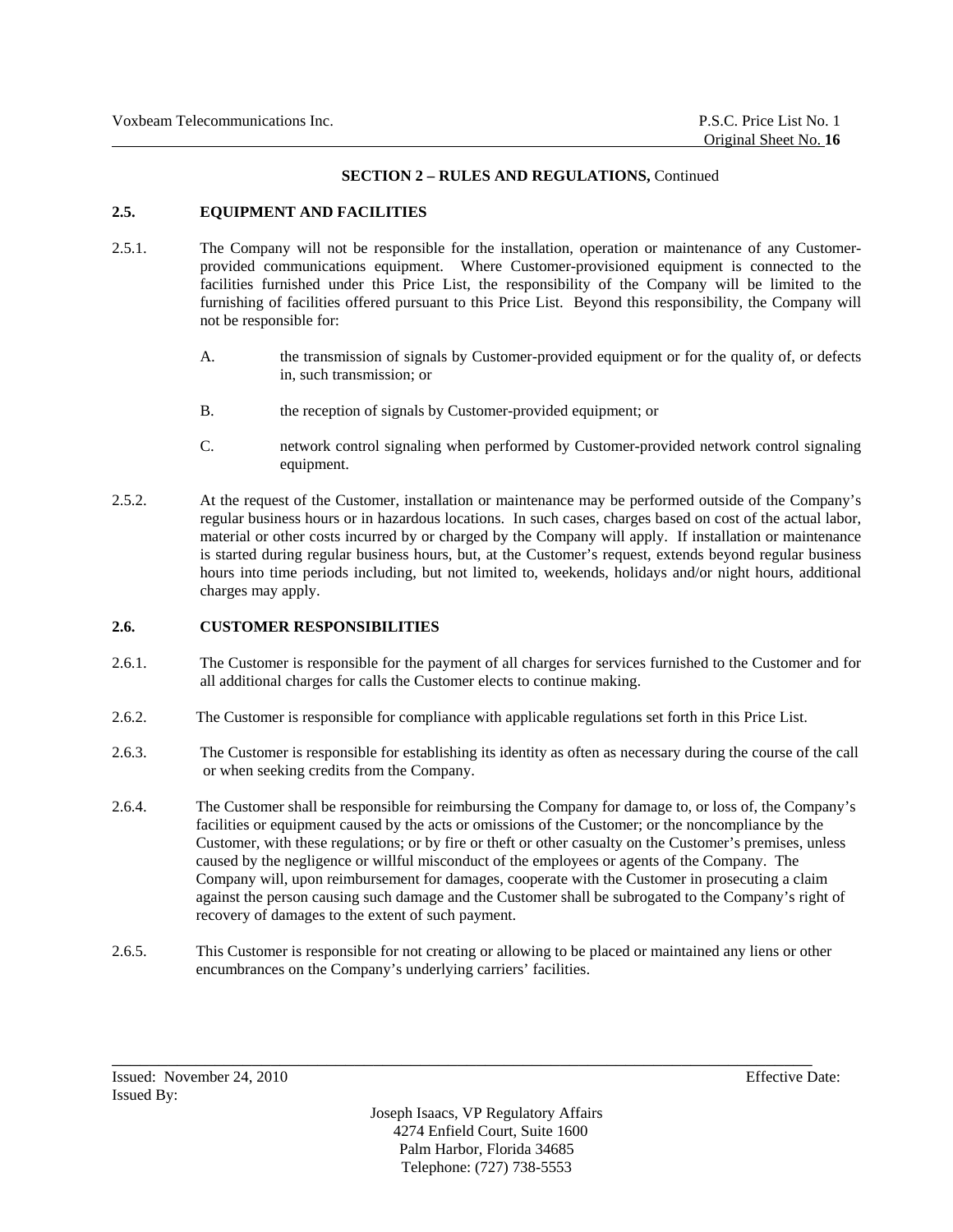## **2.7. INTERRUPTION OF SERVICE**

- 2.7.1. Credit allowance for interruptions of service which are not due to Company's testing or adjusting, to the negligence or willful act of the Customer, or to the failure of channels, equipment and/or communications equipment provided by the Customer, are subject to the general liability provisions set forth in Section 2.4., herein. It shall be the obligation of the Customer to notify Company of any interruptions of service. Before giving such notice, the Customer shall ascertain that the trouble is not being caused by any action or omission of the Customer, not within the Customer's control.
- 2.7.2. For purposes of credit computation for service, every month shall be considered to have 720 hours. No credit shall be allowed for an interruption of a continuous duration of less than two (2) hours
- 2.7.3. The subscriber shall be credited for an interruption of two (2) hours or more at the rate of 1/720th of the monthly charge for the services affected for each hour or major fraction thereof that the interruption continues.

Credit formula: Credit - (A/720) X B

A - outage time in hours

B - total monthly charge for affected utility

- 2.7.4. No credit will be made for:
	- a) Interruptions due to the negligence of, or noncompliance with the provisions of this Price List by, the Customer;
	- b) Interruptions due to the negligence of any person using the Company's services with the Customer's permission;
	- c) Interruptions due to the failure or malfunction of non-Company equipment.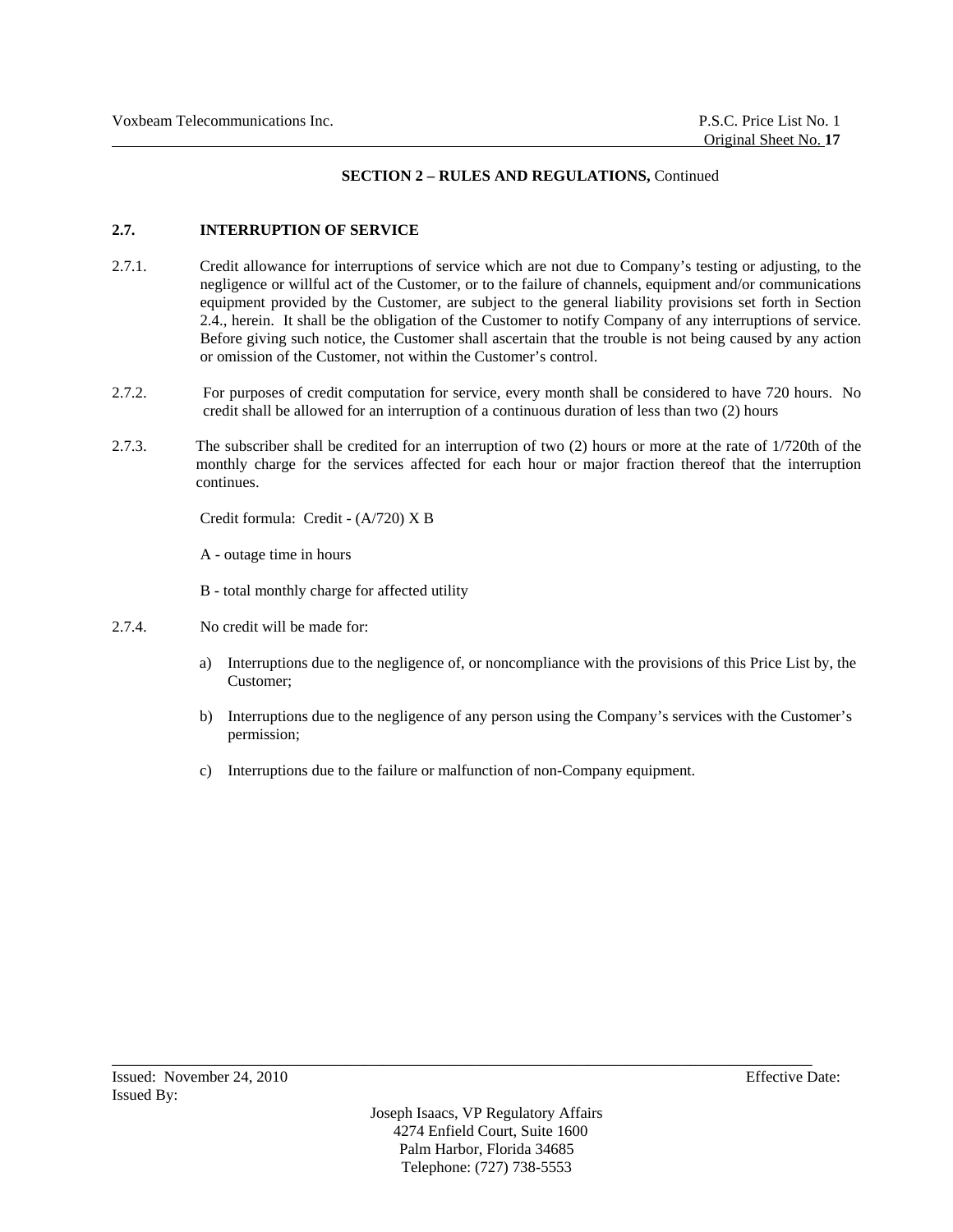### **2.8. RESTORATION OF SERVICE**

- 2.8.1. The use and restoration of service in emergencies shall be in accordance with part 64, Subpart D of the Federal Communications Commission's Rules and Regulations on file with the Commission, which specifies the priority system for such activities.
- 2.8.2. When a Customer's service has been disconnected in accordance with this Price List and the service has been terminated through the completion of a Company service order, service will be restored only upon the basis of application for new service.

### **2.9. MINIMUM SERVICE PERIOD**

The minimum service period is one month (30 days).

## **2.10. PAYMENTS AND BILLING**

- 2.10.1 Known charges for subscription service will be billed in advance for the ensuing monthly subscription period. Ancillary services such as Directory Assistance and Operator Services will be bill in arrears in the month following the month in which the charges were incurred. The Company reserves the right to impose an additional Advance Payment amount equal to the highest amount of incurred ancillary charges, which shall be added to the Escrow account established by the Company as referenced in Section 2.12 of this Price List.
- 2.10.2 The Customer is responsible for payment of all charges for service furnished by the Company to the Customer or Authorized Users. Objections must be received by the Company within 20 days after statement of account is rendered, or the charges shall be deemed correct. Should the Customer pay the charges under protest, he may have an additional 30 days to dispute same in writing or the charges will become binding upon Customer. If an entity other than the Company imposes charges on the Company, in addition to its own internal costs, in connection with a service for which a Company Non-Recurring Charge is specified, those charges may be passed on to the Customer. Customer will not be required to pay disputed portion of bill during complaint resolution period.

Joseph Isaacs, VP Regulatory Affairs 4274 Enfield Court, Suite 1600 Palm Harbor, Florida 34685 Telephone: (727) 738-5553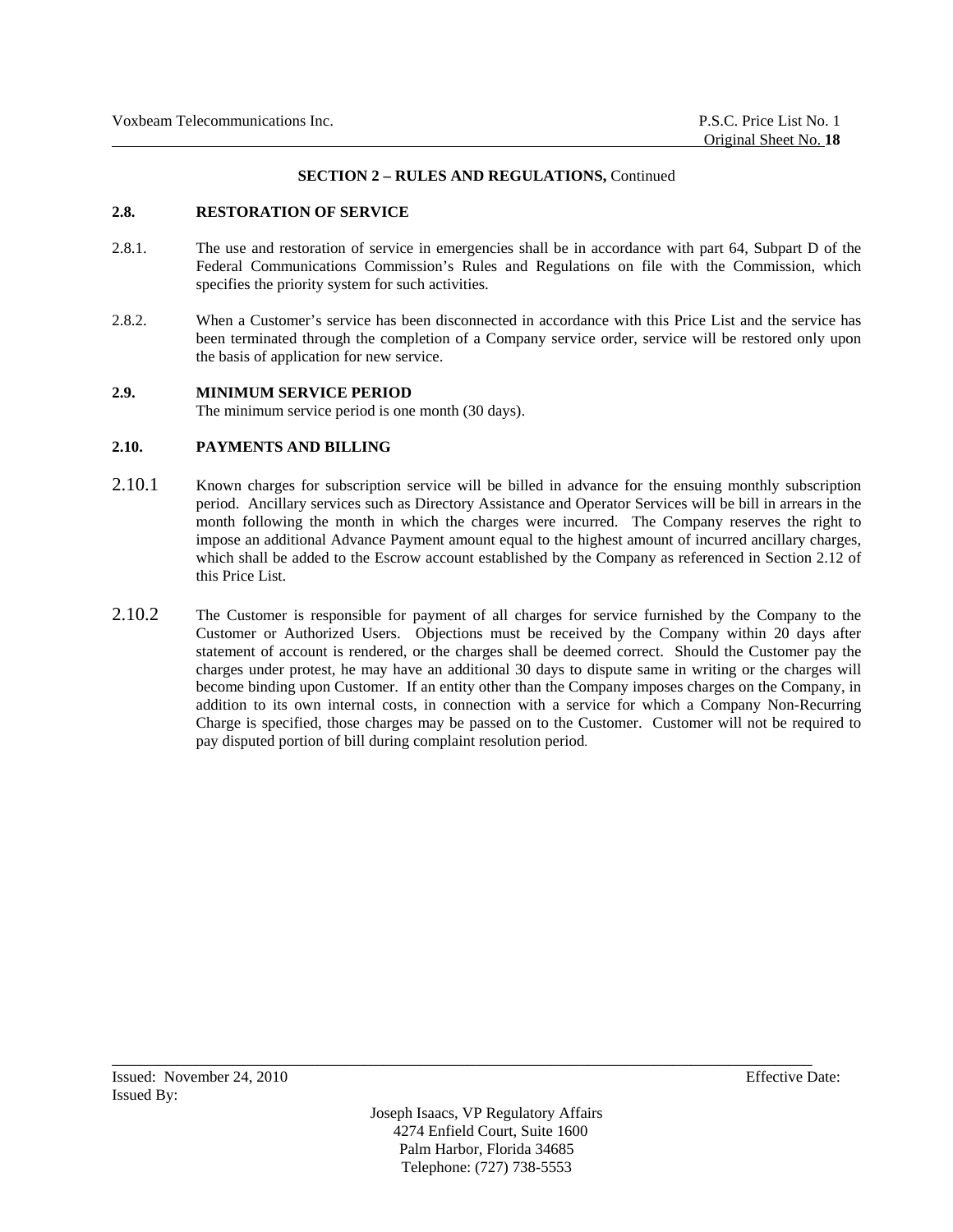## 2.10. PAYMENTS AND BILLING, Continued

- 2.10.3 Taxes: The Customer is responsible for the payment of any sales, use, gross receipts, excise, access or other local, state and federal taxes, charges or surcharges (however designated) excluding taxes on the Company's net income imposed on or based upon the provision of Local Exchange Service, all of which shall be separately designated on the Company's invoices. Any taxes imposed by a local jurisdiction (e.g. County and municipal taxes) will only be recovered from those Customers residing in the affected jurisdictions. It shall be the responsibility of the Customer to pay any such taxes that subsequently become applicable retroactively.
- 2.10.4 A late payment charge of \$25.00 shall apply to any amounts billed to subscriber and not received by the day following the business day closest to or on the payment due date.
- 2.10.5 Billing disputes should be addressed to Company's customer service organization by mail at: 10 South 4<sup>th</sup> Street, Defuniak Springs, Florida 32433 or via telephone. Customer service representatives are available from 8:00 a.m. to 4:59 p.m. Eastern Time. Messages may be left for the Customer Service Department from 5:00 p.m. to 7:59 a.m. Eastern Time, which will be answered on the next business day, unless in the event of an emergency, which threatens Customer service, in which case customer service personnel may be paged.
- 2.10.6 In the case of a dispute between the Customer and the Company for service furnished to the Customer, which cannot be settled with mutual satisfaction, the Customer can take the following course of action:
	- A. First, the Customer may request, and the Company will perform, an in-depth review of the disputed amount. The undisputed portion and subsequent bills must be paid on a timely basis or the service may be subject to disconnection.
	- B. Second, if there is still disagreement over the disputed amount after the investigation and review by a manager of the Company, the Customer may appeal to the Florida Public Service Commission's Division of Consumer Affairs for its investigation and decision.

Florida Public Service Commission Bureau of Consumer Assistance 2540 Shumard Oak Boulevard Tallahassee, Florida 32399-0850

Toll free number: 800.342.3552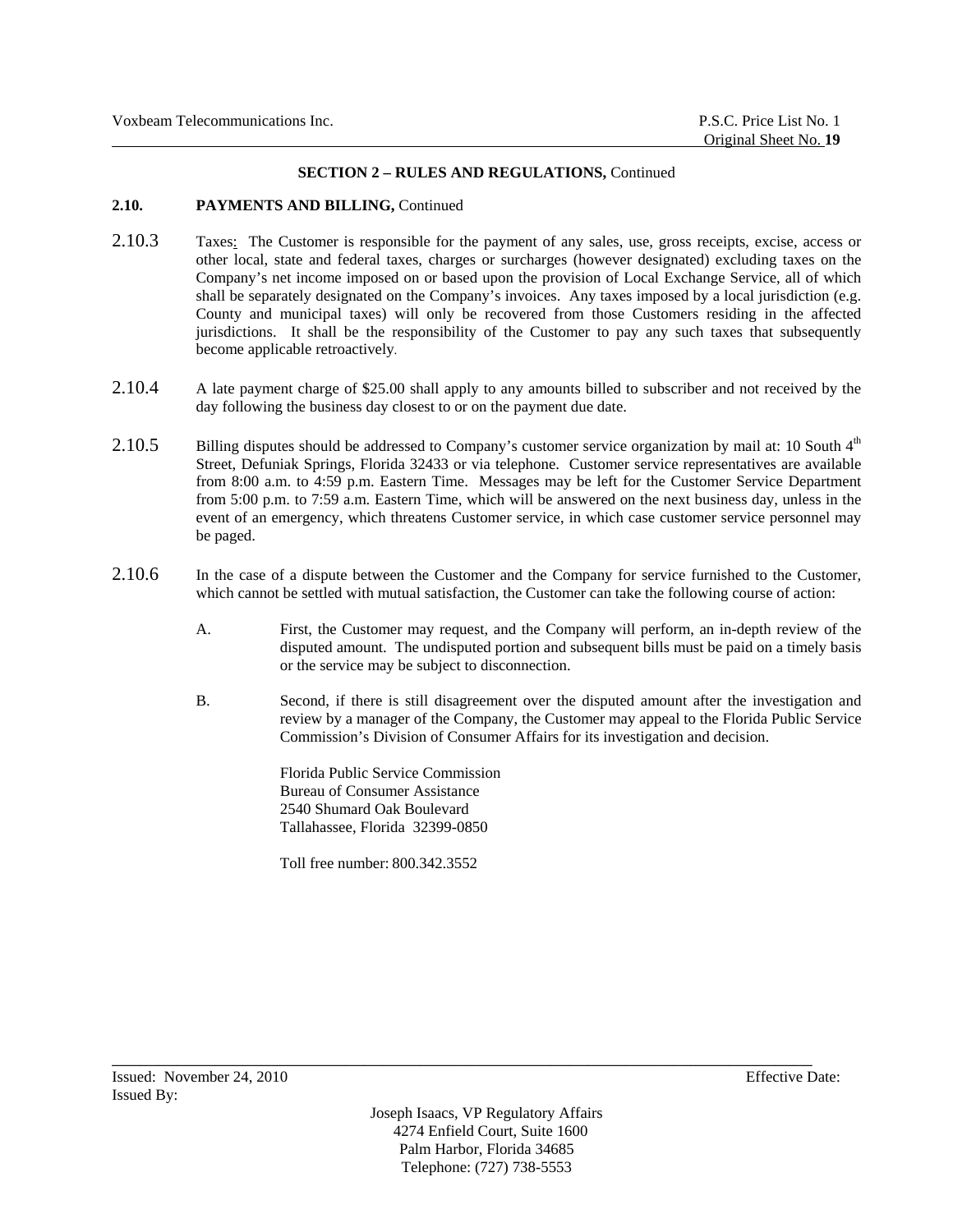### **2.11. DISCONTINUANCE OF SERVICE**

- 2.11.1. Upon nonpayment of any amount owing the Company, unless a written notice of dispute has been received by the Company, and after 20 days from the payment due date, the Company may discontinue or suspend service upon five (5) working days prior written notice delivered to the Customer without incurring any liability. Notice of this disconnect policy shall be plainly printed on the Customer Service Agreement under the heading: "IMPORTANT INFORMATION; RETAIN FOR YOUR RECORDS."
- 2.11.2. Upon violation of any of the other material terms or conditions for furnishing service, the Company may, by giving 10 days' prior notice in writing to the Customer, discontinue or suspend service without incurring any liability if such violation continues during that period.
- 2.11.3. Upon condemnation of any material portion of the facilities used by the Company to provide service to a Customer or if a casualty renders all or any material portion of such facilities inoperable beyond feasible repair, the Company, by notice to the Customer, may discontinue or suspend service without incurring any liability.
- 2.11.4. Upon any governmental prohibition, or required alteration of the services to be provided or any violation of any applicable law or regulation, the Company may immediately discontinue or suspend service without incurring any liability.
- 2.11.5. The Company may discontinue the furnishing of any and/or all service(s) to a Customer, without incurring any liability: immediately and without notice if the Company deems that such action is necessary to prevent or to protect against fraud or to otherwise protect its personnel, agents, facilities or services, including the follow:
	- A. The Customer refuses to furnish information to the Company regarding the Customer's credit-worthiness, its past or current use of common carrier communications services or its planned use of service(s);
	- B. The Customer provides false information to the Company regarding the Customer's identity, address, credit-worthiness, past or current use of common carrier communications service(s); or
	- C. The Customer uses, or attempts to use, service with the intent to avoid the payment, either in whole or in part, of the tariffed charges for the service by:
		- 1. Using or attempting to use service by rearranging, tampering with, or making connections to the Company's service not authorized by this Price List;
		- 2. Using tricks, schemes, false or invalid numbers, false credit devices, electronic devices; or
		- 3. Any other fraudulent means or devices;
	- D. The Customer uses service in such a manner as to interfere with the service of other users; or E. The Customer uses service for unlawful purposes.

Joseph Isaacs, VP Regulatory Affairs 4274 Enfield Court, Suite 1600 Palm Harbor, Florida 34685 Telephone: (727) 738-5553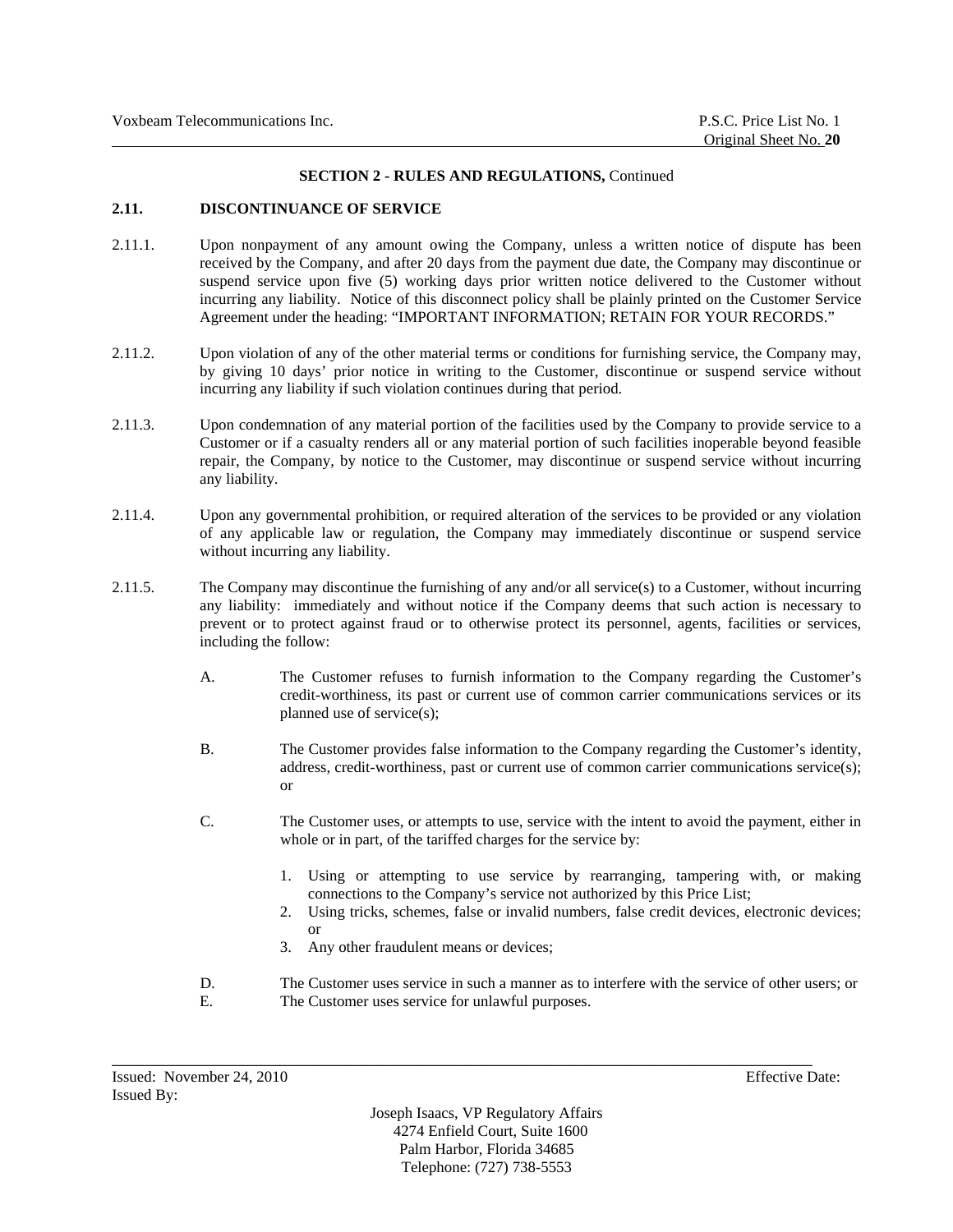### 2.11 **DISCONTINUANCE OF SERVICE,** Continued

- 2.11.6. Upon five (5) working days prior written notice, upon written notice to a Customer who has failed to pay any sum within five (5) days of the date when payment was due; or
- 2.11.7. Ten (10) days after sending the Customer written notice of noncompliance with any provision of this Price List if the noncompliance is not corrected within that ten (10) day period.
- 2.11.8. The suspension or discontinuance of service(s) by the Company pursuant to this Section does not relieve the Customer of any obligation to pay the Company for charges due and owing for service(s) furnished during the time or up to suspension or discontinuance.
- 2.11.9. Upon the Company's discontinuance of service to the Customer, all applicable charges, including termination charges, shall become due and payable. This is in addition to all other remedies that may be available to the Company at law or in equity under any other provision of this Price List.

## **2.12. ADVANCE PAYMENTS AND DEPOSITS**

To safeguard its interest, the Company may require a Customer to make Processing/Application Fee before services are furnished. This fee will not exceed an amount equal to the Non-Recurring Charge(s) and month's charges for the service.

Applicants shall not be required to pay a security deposit prior to receiving service.

An Escrow Account shall be maintained by the Company, with a bank of its selection, into which shall be placed monies which shall be available to reimburse any Customer who does not receive services for which Customer has paid in advance.

## **2.13. FULL FORCE AND EFFECT**

Should any provision or portion of this Price List be held by a court or administrative agency of competent jurisdiction to be illegal, invalid or unenforceable, the remaining provisions of this Price List will remain in full force and effect.

## **2.14. CREDIT LIMIT**

The Company may, at any time and at its sole discretion, set a credit limit for any Customer's consumption of services for any monthly period.

Joseph Isaacs, VP Regulatory Affairs 4274 Enfield Court, Suite 1600 Palm Harbor, Florida 34685 Telephone: (727) 738-5553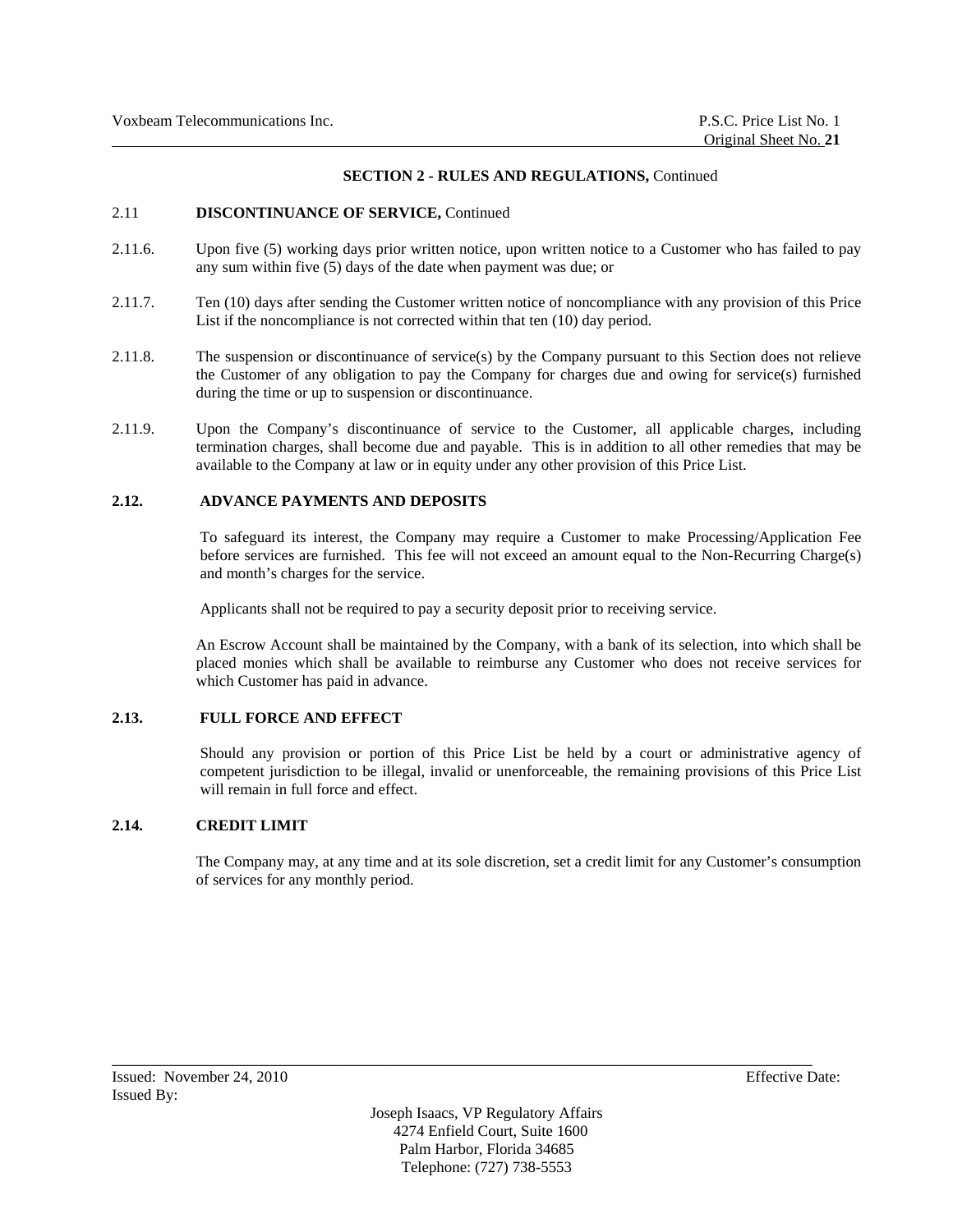#### **2.15. UNCERTIFICATED RESALE PROHIBITED**

Resale of any Price Listed service appearing herein by uncertificated resellers is strictly prohibited. Applicable services may be resold only by Companies authorized by the Florida Public Service Commission to provide intrastate telecommunications services, in accordance with the Commission's rules. The Company requires proof of certification in the form of a Telephone Certificate of Public Convenience and Necessity (or the equivalent thereof), or a copy thereof, prior to providing services for resale.

## **SECTION 3 - SERVICE DESCRIPTION**

\_\_\_\_\_\_\_\_\_\_\_\_\_\_\_\_\_\_\_\_\_\_\_\_\_\_\_\_\_\_\_\_\_\_\_\_\_\_\_\_\_\_\_\_\_\_\_\_\_\_\_\_\_\_\_\_\_\_\_\_\_\_\_\_\_\_\_\_\_\_\_\_\_\_\_

Joseph Isaacs, VP Regulatory Affairs 4274 Enfield Court, Suite 1600 Palm Harbor, Florida 34685 Telephone: (727) 738-5553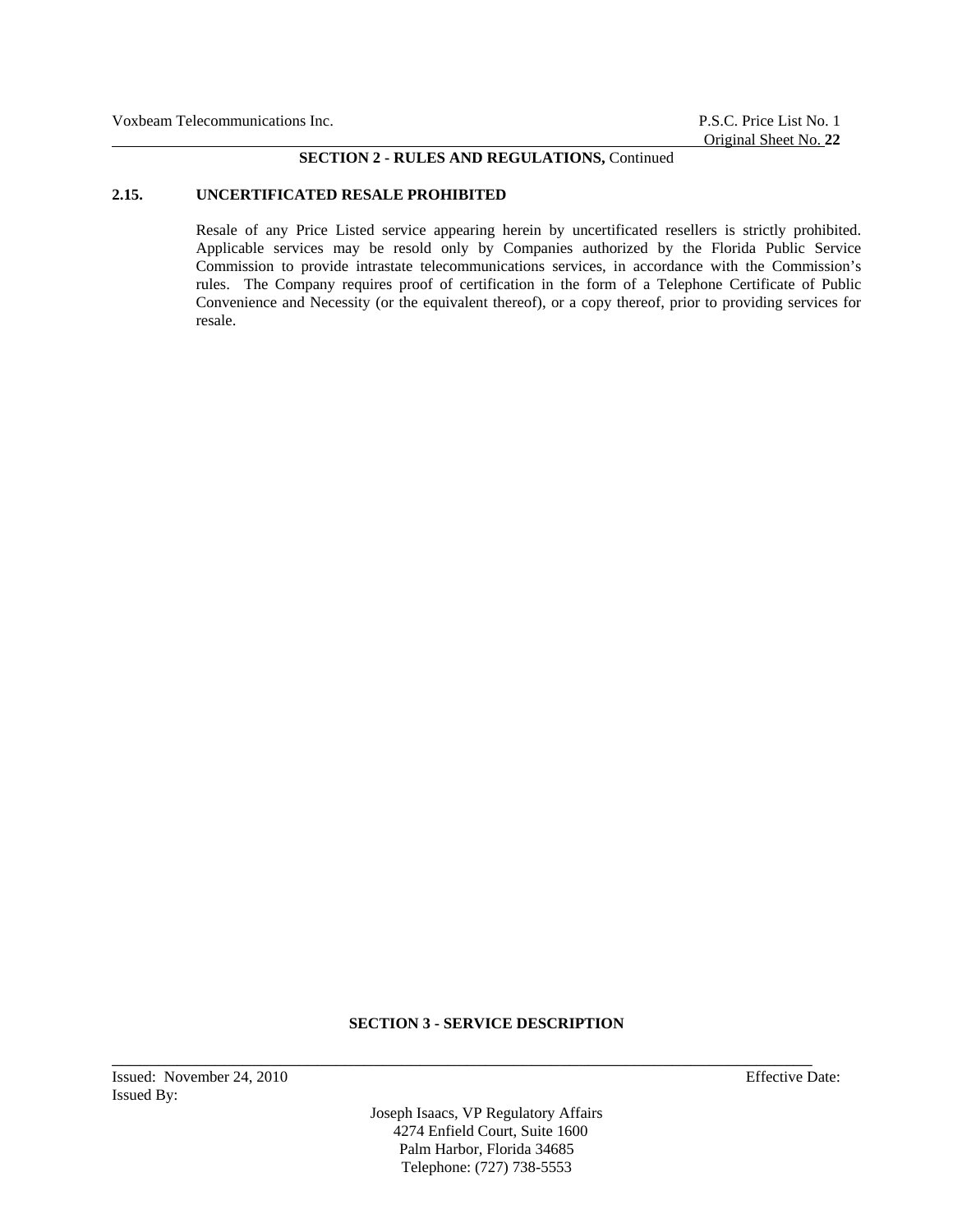# **3.1. LOCAL EXCHANGE SERVICE**

### 3.1.1 General

- A. Local Exchange Service provides a customer a single, analog, voice grade telephonic communications channel which can be used to place or receive one call at a time to and from, respectively, other stations on the public switched telephone network. Local exchange service also provides a customer with a unique telephone number address on the public switched telephone network and access to certain interstate and international services offered by Company. (a 'basic access line').
- B. A basic access line includes free access to Operator Services, Directory Assistance services, Telecommunications Relay Services and emergency services by dialing 0 or 911, with unlimited local calling at a flat rate.
- C. Local exchange service requires the classification by the customer of the basic access line as either of a business or residence basic access line. Residence access lines may include an allowance for calls for which there are no usage charges. One listing in the alphabetical directory is included for both residential and business access lines.

## 3.1.2. Service Description

A. Local Exchange Service will be offered throughout the State of Florida and will consist of, minimally a residential or business basic access line. Optional Services features will be available for order by the Customer, consisting of all or any of the following: Caller ID, Call Waiting, Call Forwarding and or Voice mail. 911 Service will be available at all times including disconnection of service.

Joseph Isaacs, VP Regulatory Affairs 4274 Enfield Court, Suite 1600 Palm Harbor, Florida 34685 Telephone: (727) 738-5553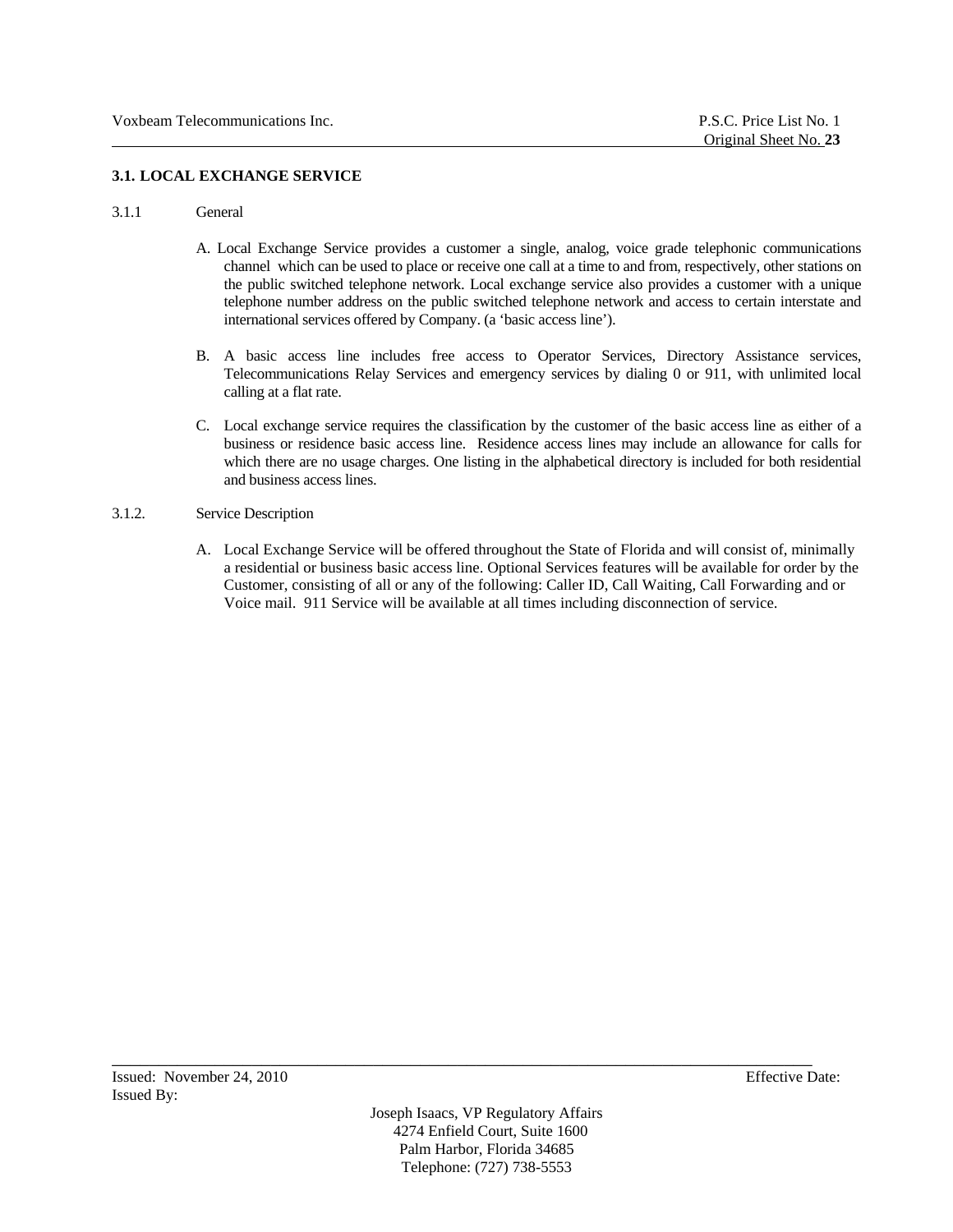## **3.2 CUSTOM CALLING FEATURES**

## 3.2.1 General

The Custom Calling features in this section are made available on an individual basis or as part of multiple feature packages. All features are provided subject to availability; features may not be available with all classes of service.

#### 3.2.2 Description of Features

### A. Three Way Conference

The Three Way Calling feature allows a customer to add a third party to an existing two-way call and form a three-way call. The call must have been originated from outside the station group and terminate to a station within the station group. The Call Hold feature allows a customer to put any in-progress call on hold by flashing the switchhook and dialing a code. This frees the line to allow the customer to make an outgoing call to another number. Only one call per line can be on hold at a time. The third party cannot be added to the original call.

### B. Call Forwarding

Call Forwarding, when activated, redirects attempted terminating calls to another customer-specific line. The customer may have to activate and deactivate the forwarding function and specify the desired terminating telephone number during each activation procedure. Call originating ability is not affected by Call Forwarding.

The calling party is billed for the call to the called number. If the forwarded leg of the call is chargeable, the customer with the Call Forwarding is billed for the forwarded leg of the call.

### C. Call Waiting/Cancel Call Waiting

Call Waiting provides a tone signal to indicate to a customer already engaged in a telephone call that a second caller is attempting to dial in. It will also permit the customer to place the first call on hold, answer the second call and then alternate between both callers. Cancel Call Waiting (CCW) allows a Call Waiting (CW) customer to disable CW for the duration of an outgoing telephone call. CCW is activated (i.e., CW is disabled) by dialing a special code prior to placing a call, and is automatically deactivated when the customer disconnects from the call.

### D. Distinctive Ringing

This feature enables a user to determine the source of an incoming call from a distinctive ring. The user is provided with up to two additional telephone numbers.

### E. Speed Calling

This feature allows a user to dial selected numbers using one or two digits. Up to eight numbers (single digit, or thirty numbers with two digits) can be selected.

Joseph Isaacs, VP Regulatory Affairs 4274 Enfield Court, Suite 1600 Palm Harbor, Florida 34685 Telephone: (727) 738-5553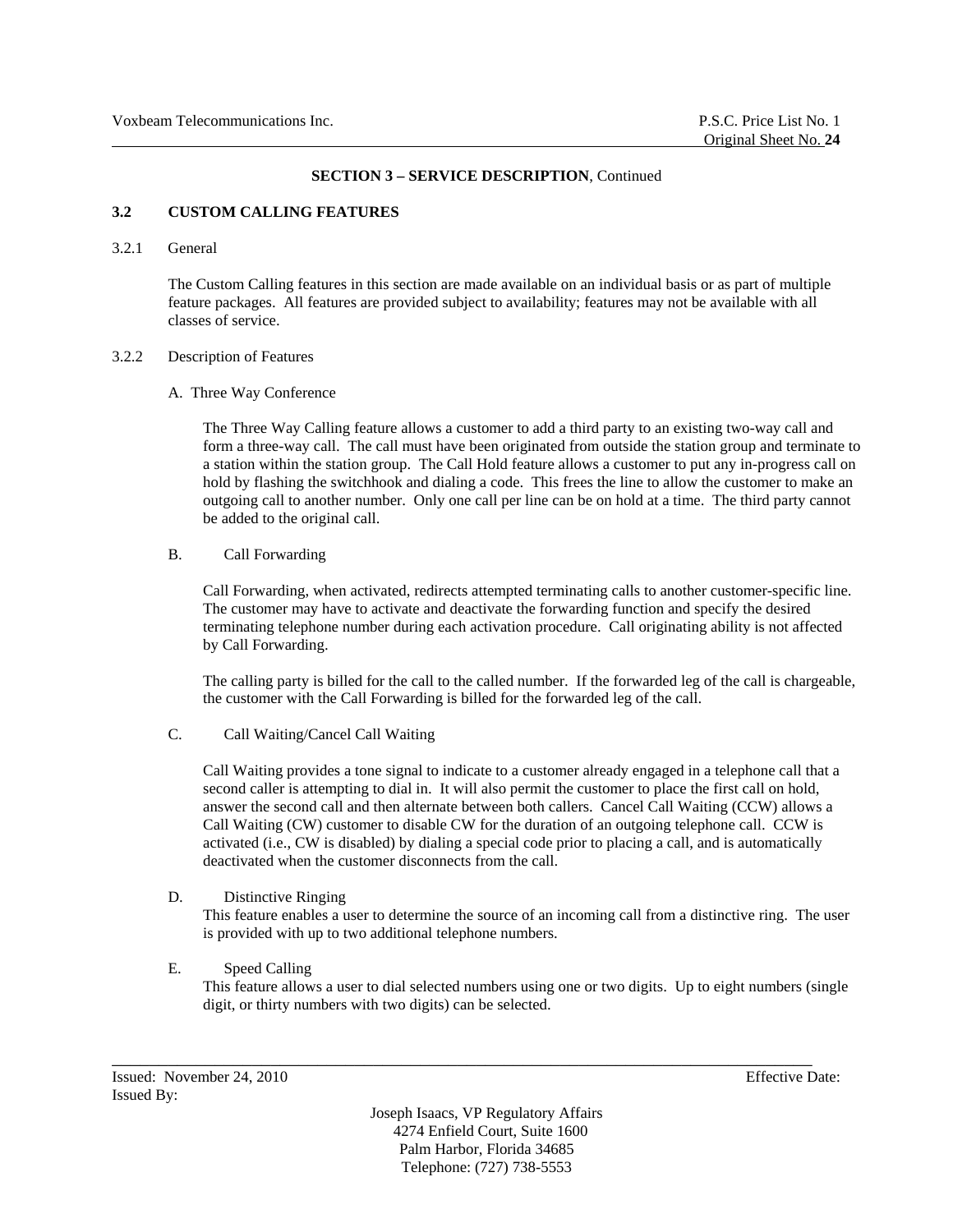### **3.3 DIRECTORY ASSISTANCE**

A Directory Assistance Charge applies for each telephone number, and area code, and/or general information requested from Directory Assistance operator. There is no charge for the first three calls per month to Directory Assistance. The Customer can request a maximum of two numbers per call to Directory Assistance. Charges set forth in Section 4.2 will apply for each additional request made to the Directory Assistance Operator.

Directory Assistance Local Call Completion

Directory Assistance Call Completion allows the Customer the option to have their local calls completed to a requested number by either the Directory Assistance operator or the Directory Assistance audio response system that provide the requested number. All completed calls will be charged the Directory Assistance Call Completion Charge, in addition to any other appropriate charges. See Section 4.2 for Rates.

### **3.4 DIRECTORY LISTINGS**

One Listing, termed the initial listing, is included with each Customer's service. Additional listings are confined to the names of those who are entitled to the use of the Customer's service. Telephone numbers of non-published service are not listed in the Telephone Company's directories or on directory assisted records. Listing information (name, address and number) on non-published service is not available to the general public, notwithstanding any claim of emergency the calling party may present. Telephone numbers of non-directory listed service are omitted or deleted from the Company's alphabetical directory, however, they are carried in the Company's directory assistance and other records and are given to any calling party.

Joseph Isaacs, VP Regulatory Affairs 4274 Enfield Court, Suite 1600 Palm Harbor, Florida 34685 Telephone: (727) 738-5553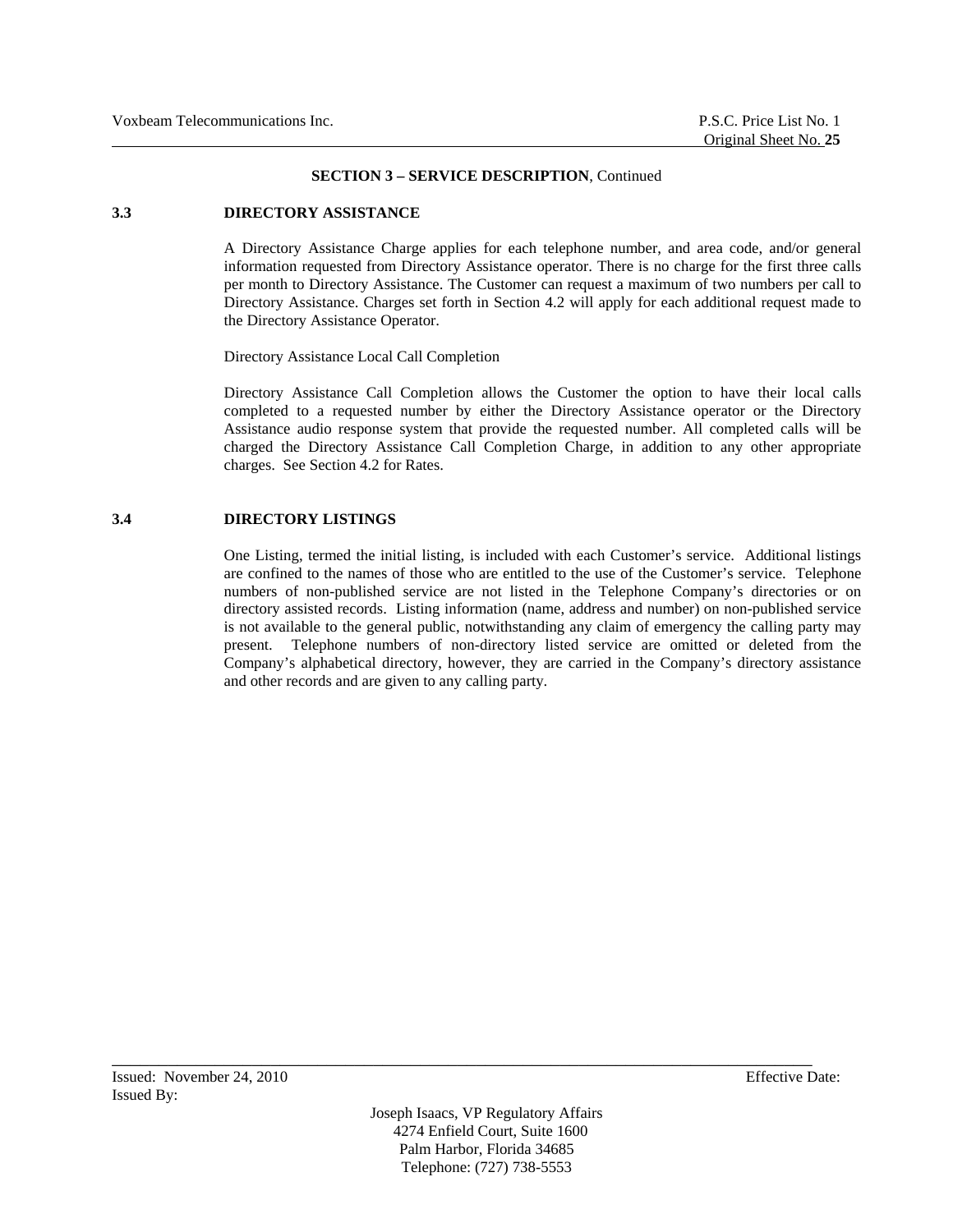### **3.5 LOCAL OPERATOR SERVICES**

Operator Services provide for live or automated operator treatment of calls when a customer dials "0". Services include, but are not limited to Busy Line Verification, Operator Verification \ Interrupt Service and Operator Assisted Call Completion Services. Access to Operator Services is provided at no charge, however, a per-call service charge and a per minute usage rate will apply when the customer elects to utilize a chargeable Operator Service.

## 3.5.1 Busy Line Verification

Utilizing operator assistance, the caller is able to accomplish any of the following:

- A. verify that a called line is in use
- B. verify that a called line is in use, or if it is clear, have the operator place the call
- C. verify and interrupt a call that is in progress
- 3.5.2 Operator Verification \ Interrupt Service

Where facilities and operating conditions permit, Carrier's operators may verify busy line conditions and/or interrupt a conversation in progress at the calling party's request.

3.5.3 Operator Assisted Call Completion

Operator Assisted Call Completion provides the called with access to the operator for assistance in completing telephone calls. Local calls may be completed or billed with live or mechanical assistance. Calls may be billed collect to the called party, to an authorized third party number, to the originating line, or to a valid authorized calling card. The operator can assist the caller by placing the call either person-to-person, station-to-station or other designated basis. In addition to a per request charge, a per minute usage rate applies to each call completed. See Section 4.2.

A. Person-to-Person

Allows a Customer to place a call through a operator to one particular person.

B. Station-to-Station

Allows a Customer to place a call through an operator to any person.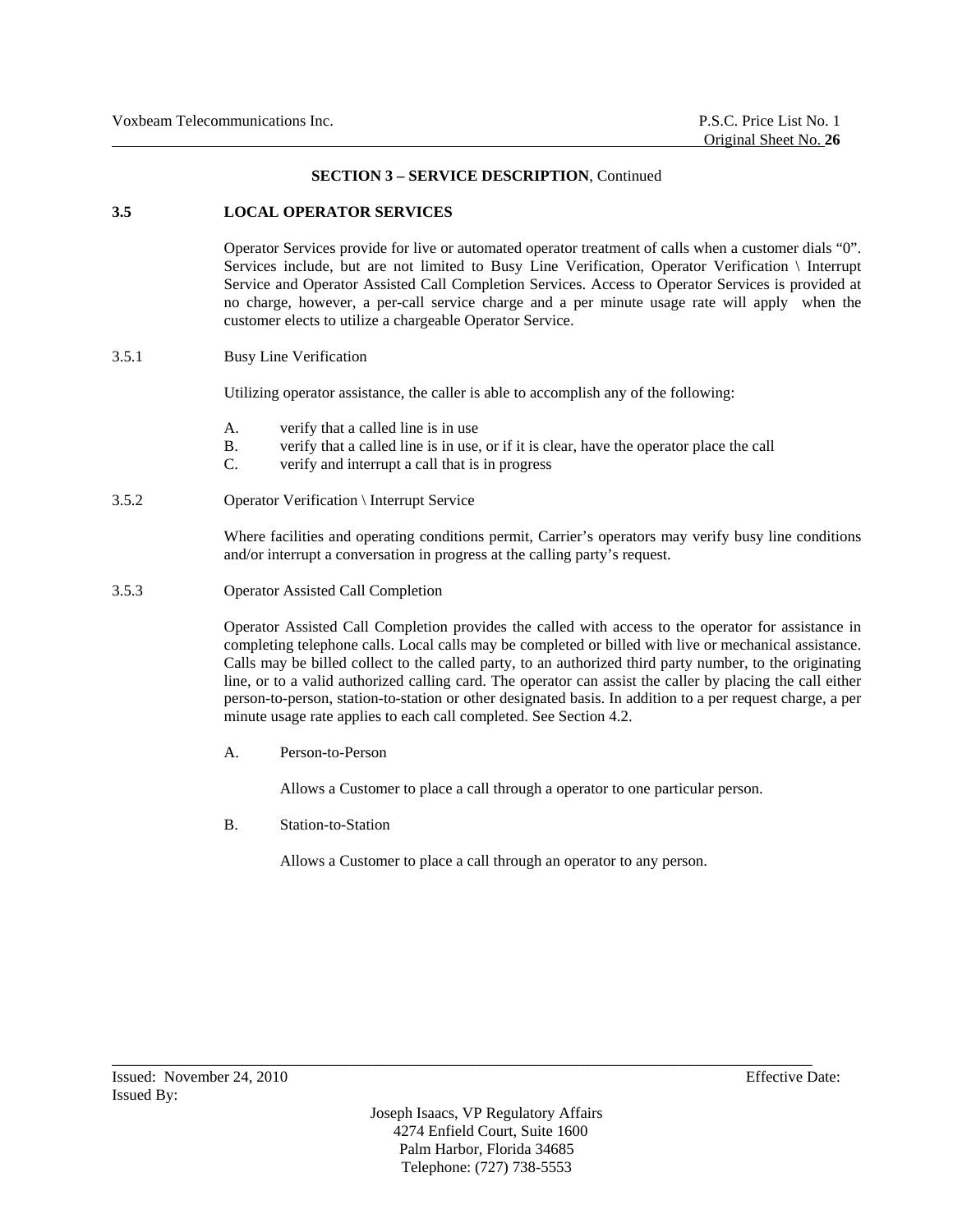### **3.6 NON-ROUTINE INSTALLATION AND/OR MAINTENANCE**

At the Customer's request, installation and/or maintenance may be performed outside the Company's regular business hours, or (in the Company's sole discretion and subject to any conditions it may impose) in hazardous locations. In such cases rates and charges will be applied on an 'Individual Case Basis' (ICB), where such rates and charges will be developed by the Company based on the circumstances (such as costs of labor, material, engineering and administration) in each case. If installation is started during regular business hours but, at the Customer's request, extends beyond regular business hours into time periods including, but not limited to, weekends, holidays, and/or night hours, additional charges may apply.

## **3.7 HEARING AND SPEECH IMPAIRED CUSTOMERS**

3.7.1 Reserved for future use.

## **3.8 TELECOMMUNICATIONS RELAY SERVICE**

 The Relay Service provides specialized telecommunications equipment to qualified Florida Residents who have a certified hearing or speech impairment, pursuant to the Telecommunications Access System Act of 1991. For calls received from the relay service, the company will, when billing relay calls, discount relay service calls by fifty percent off of the otherwise applicable rate for a voice non-relay call except that where either the calling or called party indicates that either party is both hearing and visually impaired, the call shall be discounted sixty percent off of the otherwise applicable rate for a voice non-relay call.

Joseph Isaacs, VP Regulatory Affairs 4274 Enfield Court, Suite 1600 Palm Harbor, Florida 34685 Telephone: (727) 738-5553